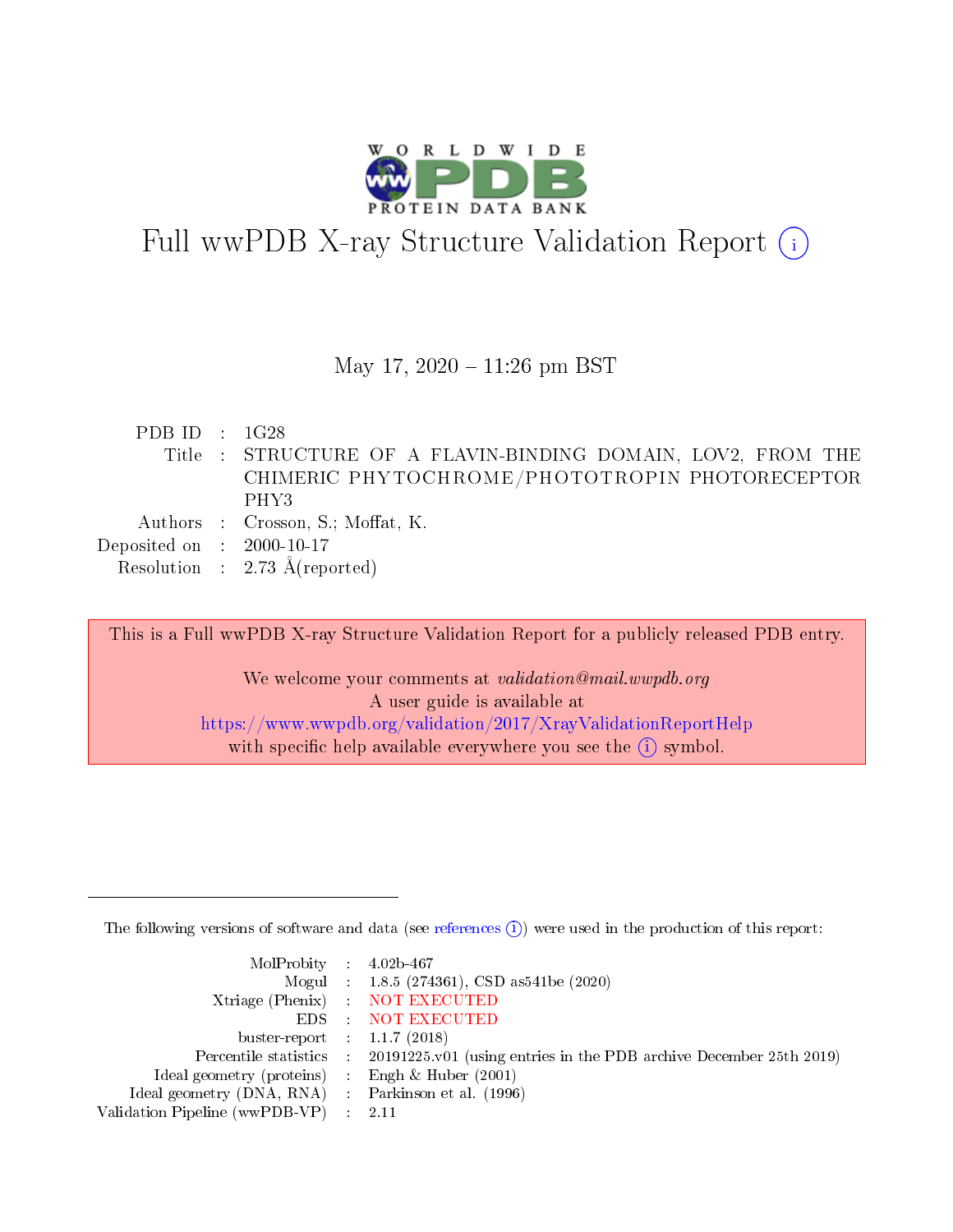# 1 [O](https://www.wwpdb.org/validation/2017/XrayValidationReportHelp#overall_quality)verall quality at a glance  $(i)$

The following experimental techniques were used to determine the structure: X-RAY DIFFRACTION

The reported resolution of this entry is 2.73 Å.

Percentile scores (ranging between 0-100) for global validation metrics of the entry are shown in the following graphic. The table shows the number of entries on which the scores are based.



| Metric                | Whole archive        | Similar resolution                                         |
|-----------------------|----------------------|------------------------------------------------------------|
|                       | $(\#\text{Entries})$ | $(\#\text{Entries}, \text{resolution range}(\text{\AA})\)$ |
| Clashscore            | 141614               | $1322(2.76-2.72)$                                          |
| Ramachandran outliers | 138981               | $1297(2.76-2.72)$                                          |
| Sidechain outliers    | 138945               | 1298 (2.76-2.72)                                           |

The table below summarises the geometric issues observed across the polymeric chains and their fit to the electron density. The red, orange, yellow and green segments on the lower bar indicate the fraction of residues that contain outliers for  $\geq=3$ , 2, 1 and 0 types of geometric quality criteria respectively. A grey segment represents the fraction of residues that are not modelled. The numeric value for each fraction is indicated below the corresponding segment, with a dot representing fractions  $\leq=5\%$ 

Note EDS was not executed.

| Mol |        | $\overline{\text{Chain}} \mid \text{Length}$ | Quality of chain |     |  |
|-----|--------|----------------------------------------------|------------------|-----|--|
|     | А      | 104                                          | 67%              | 29% |  |
|     | B      | 104                                          | 66%              | 30% |  |
|     | $\cap$ | 104                                          | 70%              | 26% |  |
|     |        | 104                                          | 69%              | 27% |  |

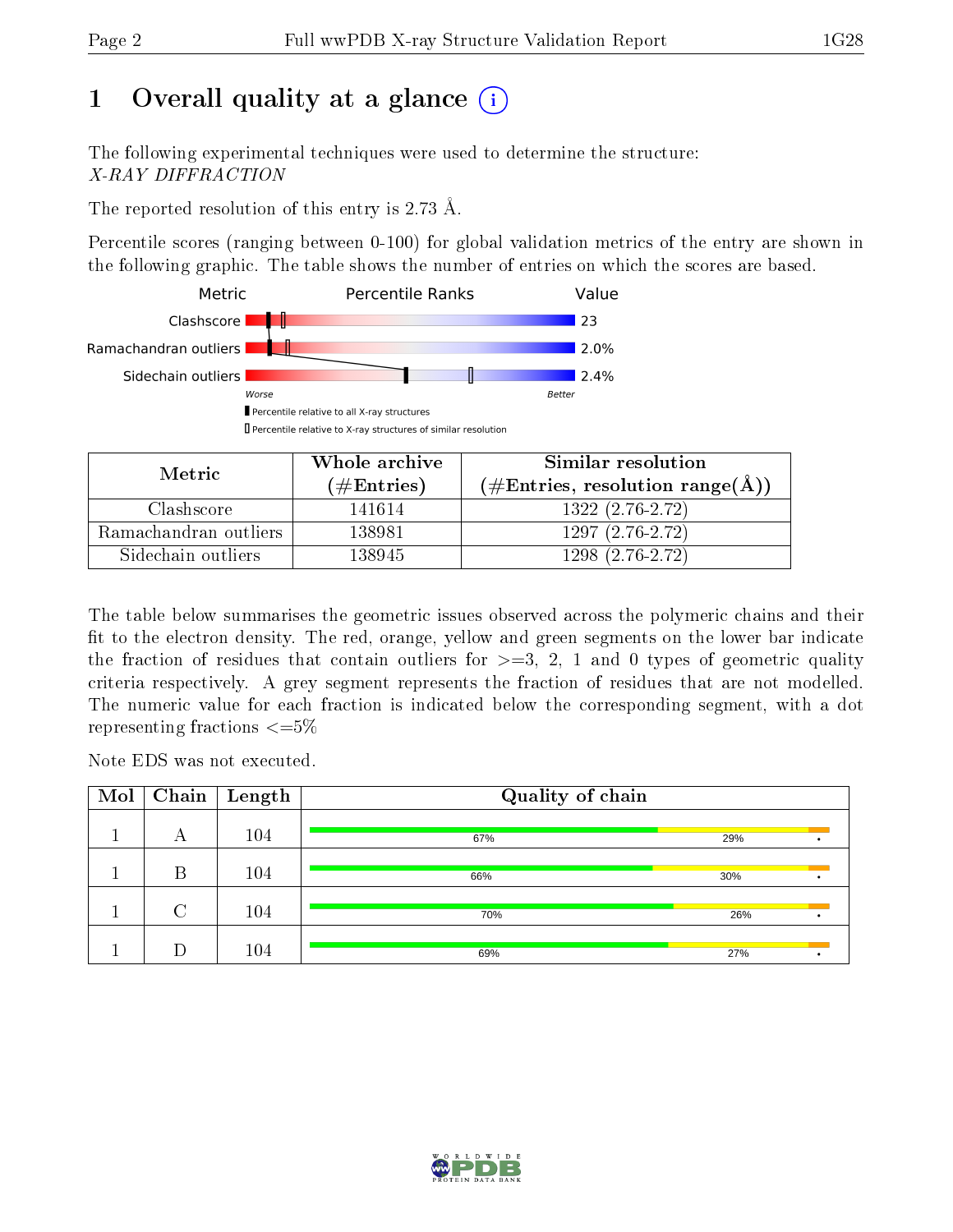# 2 Entry composition (i)

There are 3 unique types of molecules in this entry. The entry contains 3451 atoms, of which 0 are hydrogens and 0 are deuteriums.

In the tables below, the ZeroOcc column contains the number of atoms modelled with zero occupancy, the AltConf column contains the number of residues with at least one atom in alternate conformation and the Trace column contains the number of residues modelled with at most 2 atoms.

| Mol | Chain | Residues |       |              | Atoms |                  |   | $ZeroOcc \   \$ AltConf | $\operatorname{Trace}$ |
|-----|-------|----------|-------|--------------|-------|------------------|---|-------------------------|------------------------|
| А   | 104   | Total    | C     |              |       | S                |   |                         |                        |
|     |       | 819      | 519   | 142          | 155   | 3                |   |                         |                        |
|     | В     | 104      | Total | C            | N     |                  | S |                         |                        |
|     |       |          | 819   | 519          | 142   | 155              | 3 |                         |                        |
|     |       | C<br>104 | Total | $\mathbf{C}$ |       |                  | S |                         |                        |
|     |       |          | 819   | 519          | 142   | 155              | 3 |                         |                        |
|     |       |          | Total | C            | N     | $\left( \right)$ | S |                         |                        |
|     |       | 104      | 819   | 519          | 142   | 155              | 3 |                         |                        |

Molecule 1 is a protein called PHY3 PROTEIN.

• Molecule 2 is FLAVIN MONONUCLEOTIDE (three-letter code: FMN) (formula:  $C_{17}H_{21}N_4O_9P$ ).



|  | Mol   Chain   Residues |               | Atoms |  | $ZeroOcc \mid AltConf \mid$ |  |  |
|--|------------------------|---------------|-------|--|-----------------------------|--|--|
|  |                        | Total C N O P |       |  |                             |  |  |
|  |                        | 31 17 4 9 1   |       |  |                             |  |  |
|  |                        | Total C N O P |       |  |                             |  |  |
|  |                        | 31 17 4 9     |       |  |                             |  |  |

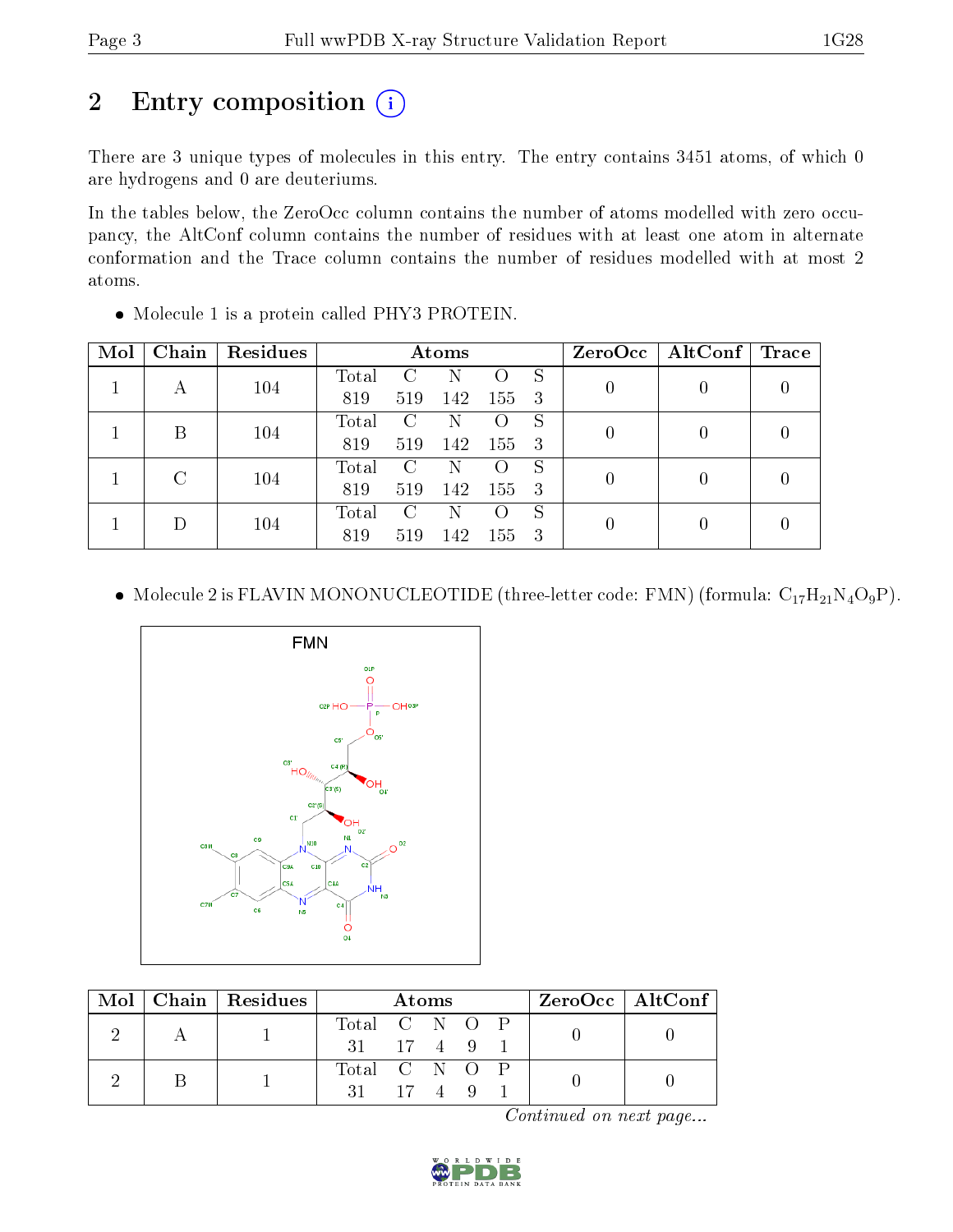Continued from previous page...

|  | $Mol$   Chain   Residues | Atoms                |  | ZeroOcc   AltConf |  |  |  |
|--|--------------------------|----------------------|--|-------------------|--|--|--|
|  |                          | Total C N O P        |  |                   |  |  |  |
|  |                          | $31 \t 17 \t 4 \t 9$ |  |                   |  |  |  |
|  |                          | Total C N O P        |  |                   |  |  |  |
|  |                          | $31 \t 17 \t 4 \t 9$ |  |                   |  |  |  |

 $\bullet\,$  Molecule 3 is water.

| Mol | Chain   $Residues$ | Atoms                         | ZeroOcc   AltConf |
|-----|--------------------|-------------------------------|-------------------|
| 3   | 16                 | Total<br>16<br>16             |                   |
| 3   | 10                 | Total<br>$\left($<br>10<br>10 |                   |
| 3   | 14                 | Total<br>14<br>14             |                   |
| 3   |                    | Total<br>$\left( \right)$     |                   |

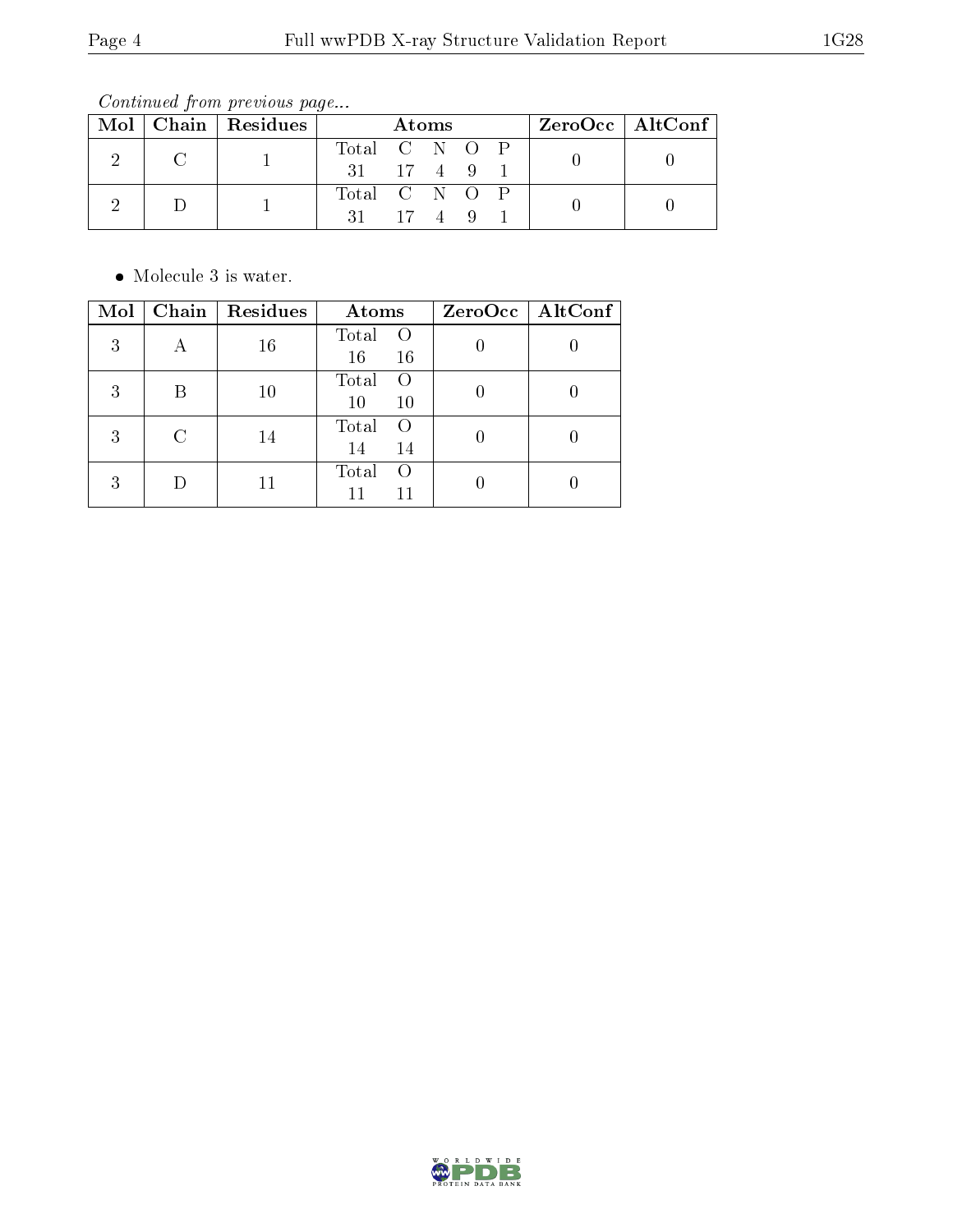# 3 Residue-property plots  $(i)$

These plots are drawn for all protein, RNA and DNA chains in the entry. The first graphic for a chain summarises the proportions of the various outlier classes displayed in the second graphic. The second graphic shows the sequence view annotated by issues in geometry. Residues are colorcoded according to the number of geometric quality criteria for which they contain at least one outlier: green  $= 0$ , yellow  $= 1$ , orange  $= 2$  and red  $= 3$  or more. Stretches of 2 or more consecutive residues without any outlier are shown as a green connector. Residues present in the sample, but not in the model, are shown in grey.

Note EDS was not executed.

• Molecule 1: PHY3 PROTEIN



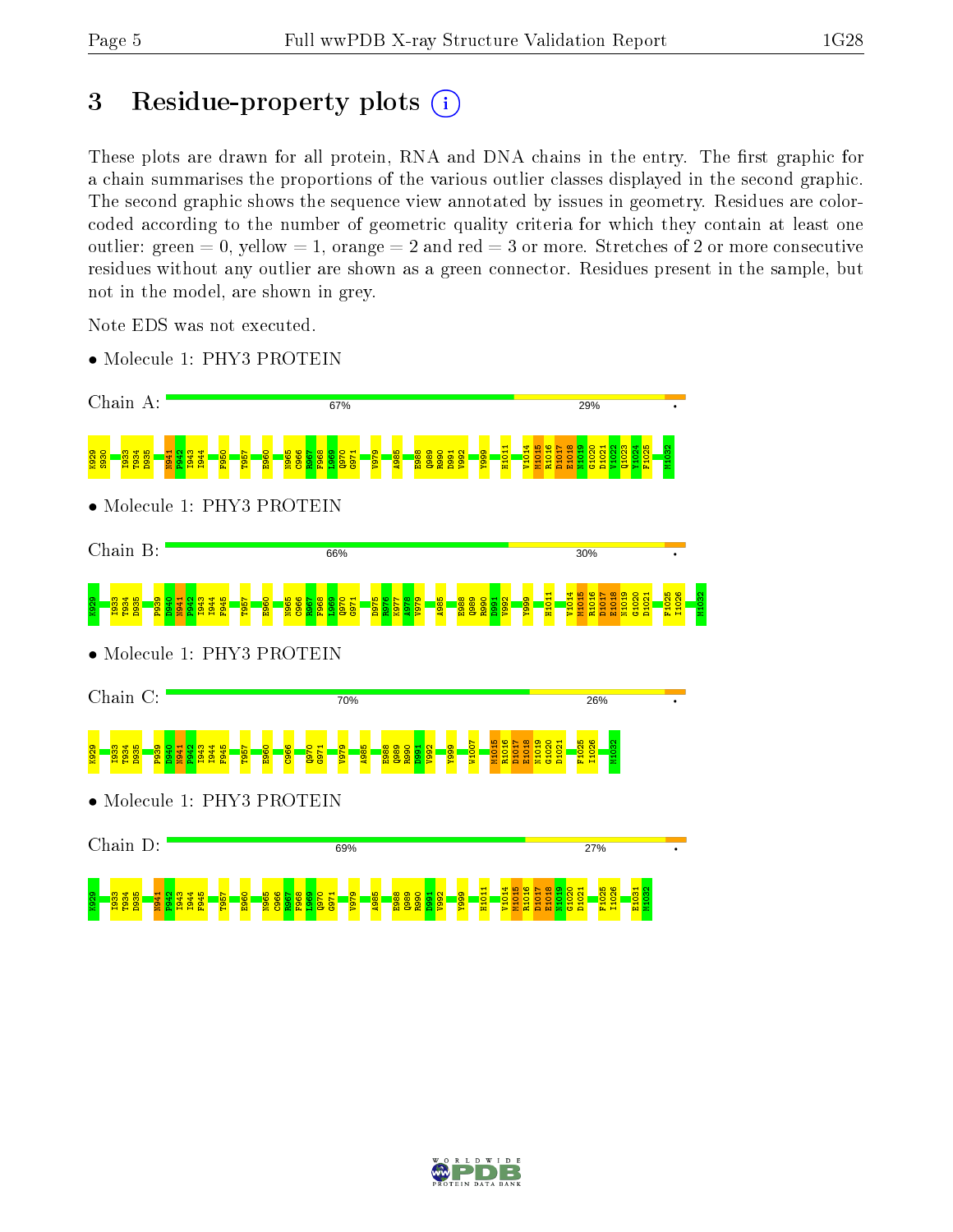# 4 Data and refinement statistics  $(i)$

Xtriage (Phenix) and EDS were not executed - this section is therefore incomplete.

| Property                               | Value                                      | Source    |  |
|----------------------------------------|--------------------------------------------|-----------|--|
| Space group                            | P <sub>1</sub>                             | Depositor |  |
| Cell constants                         | $70.62\text{\AA}$<br>44.89Å<br>54.08Å      | Depositor |  |
| a, b, c, $\alpha$ , $\beta$ , $\gamma$ | 93.32°<br>$94.01^{\circ}$<br>$90.06^\circ$ |           |  |
| Resolution $(A)$                       | 35.16<br>$-2.73$                           | Depositor |  |
| % Data completeness                    | $92.5(35.16-2.73)$                         | Depositor |  |
| (in resolution range)                  |                                            |           |  |
| $R_{merge}$                            | 0.12                                       | Depositor |  |
| $\mathrm{R}_{sym}$                     | (Not available)                            | Depositor |  |
| Refinement program                     | CNS 1.0                                    | Depositor |  |
| $R, R_{free}$                          | 0.247<br>0.272<br>$\ddot{\phantom{a}}$     | Depositor |  |
| Estimated twinning fraction            | No twinning to report.                     | Xtriage   |  |
| Total number of atoms                  | 3451                                       | wwPDB-VP  |  |
| Average B, all atoms $(A^2)$           | 34.0                                       | wwPDB-VP  |  |

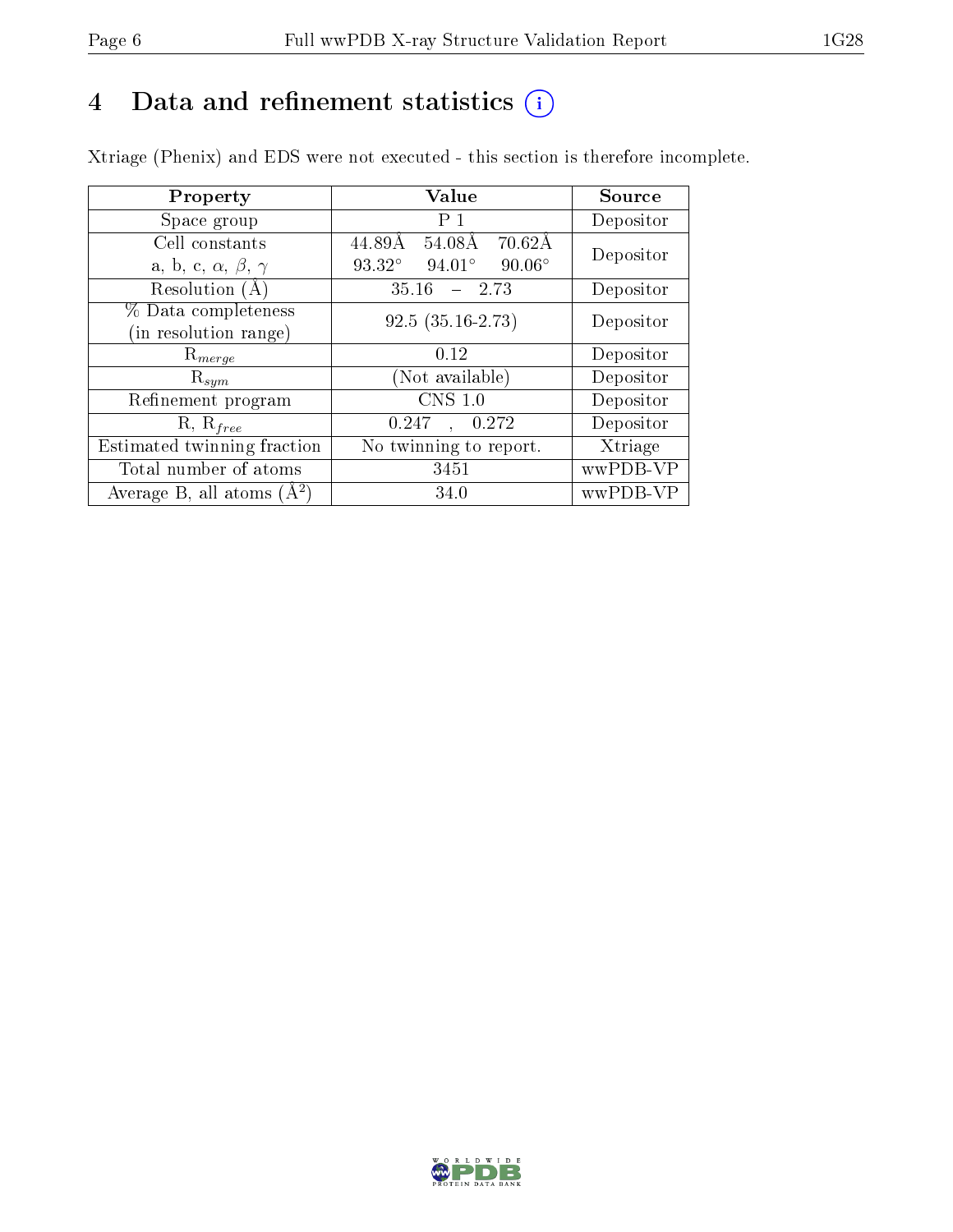# 5 Model quality  $(i)$

# 5.1 Standard geometry  $(i)$

Bond lengths and bond angles in the following residue types are not validated in this section: FMN

The Z score for a bond length (or angle) is the number of standard deviations the observed value is removed from the expected value. A bond length (or angle) with  $|Z| > 5$  is considered an outlier worth inspection. RMSZ is the root-mean-square of all Z scores of the bond lengths (or angles).

| Mol            | Chain         |             | <b>Bond lengths</b> | Bond angles |        |  |
|----------------|---------------|-------------|---------------------|-------------|--------|--|
|                | <b>RMSZ</b>   | $\# Z  > 5$ | <b>RMSZ</b>         | # $ Z >5$   |        |  |
| $\overline{1}$ |               | 0.44        | 0/834               | 0.64        | 0/1132 |  |
| $\mathbf{1}$   | В             | 0.41        | 0/834               | 0.64        | 0/1132 |  |
| $\mathbf{1}$   | $\mathcal{C}$ | 0.43        | 0/834               | 0.64        | 0/1132 |  |
| $\overline{1}$ | Ð             | 0.42        | 0/834               | 0.64        | /1132  |  |
| All            | Αll           | 0.43        | 0/3336              | 0.64        | 4528   |  |

There are no bond length outliers.

There are no bond angle outliers.

There are no chirality outliers.

There are no planarity outliers.

# $5.2$  Too-close contacts  $\overline{1}$

In the following table, the Non-H and H(model) columns list the number of non-hydrogen atoms and hydrogen atoms in the chain respectively. The H(added) column lists the number of hydrogen atoms added and optimized by MolProbity. The Clashes column lists the number of clashes within the asymmetric unit, whereas Symm-Clashes lists symmetry related clashes.

| $\text{Mol}$ |   |     | Chain   Non-H $\vert$ H(model)   H(added) |     |    | $\textbf{Class} \mid \textbf{Symm-Class}$ |
|--------------|---|-----|-------------------------------------------|-----|----|-------------------------------------------|
|              |   | 819 |                                           | 772 | 39 |                                           |
|              | В | 819 |                                           | 772 | 43 |                                           |
|              |   | 819 |                                           | 772 | 39 |                                           |
|              |   | 819 |                                           | 772 | 39 |                                           |
| 6)           |   | 31  |                                           | 19  |    |                                           |
| ٠,           | R | 31  |                                           | 19  |    |                                           |
| ച            |   | 31  |                                           | 19  |    |                                           |
| 6)           |   | 31  |                                           | 19  |    |                                           |
|              |   |     |                                           |     |    |                                           |

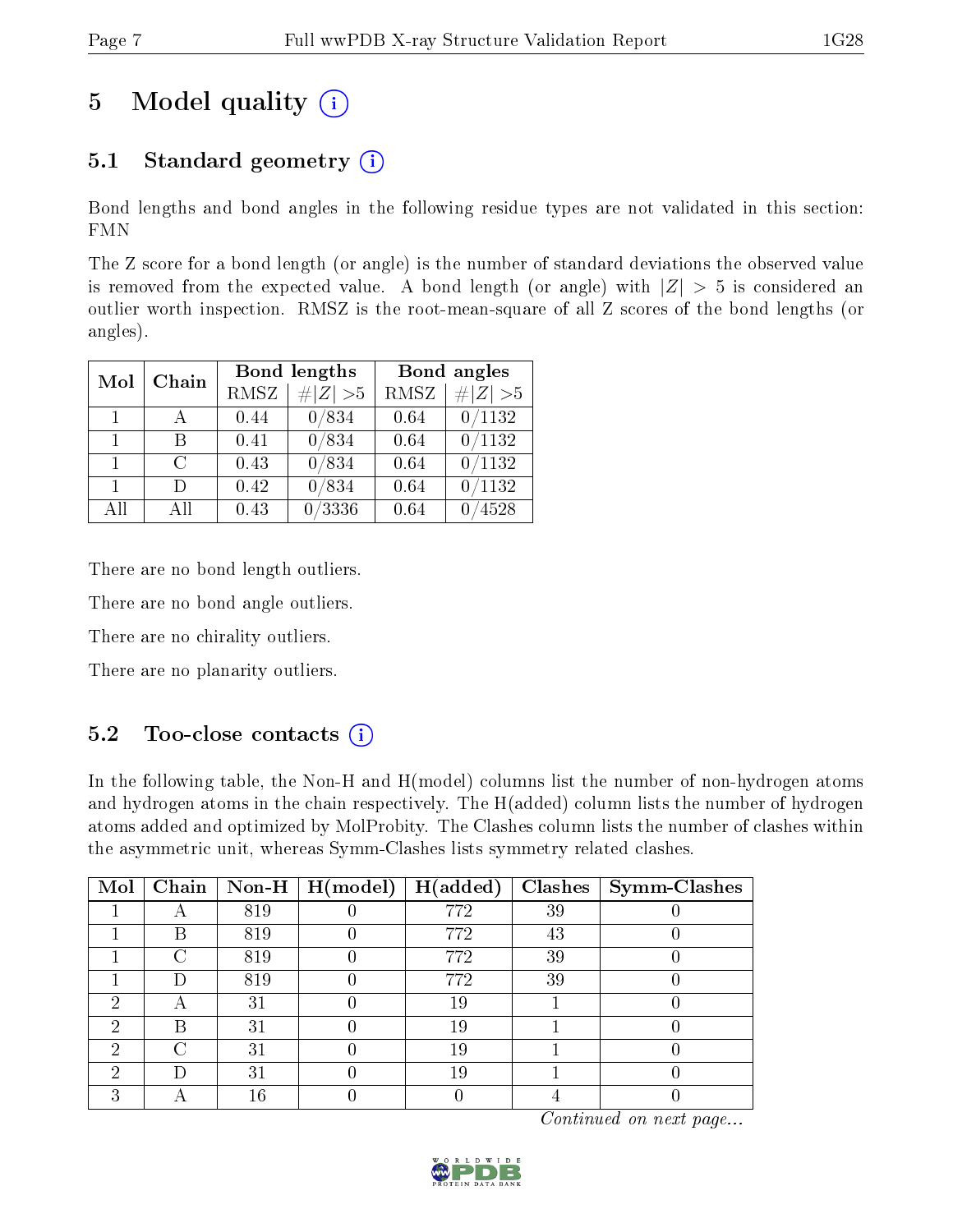|  |  |      |  |          |  | Mol   Chain   Non-H   H(model)   H(added)   Clashes   Symm-Clashes |  |
|--|--|------|--|----------|--|--------------------------------------------------------------------|--|
|  |  |      |  |          |  |                                                                    |  |
|  |  |      |  |          |  |                                                                    |  |
|  |  |      |  |          |  |                                                                    |  |
|  |  | 3451 |  | $.164 -$ |  |                                                                    |  |

Continued from previous page...

The all-atom clashscore is defined as the number of clashes found per 1000 atoms (including hydrogen atoms). The all-atom clashscore for this structure is 23.

All (151) close contacts within the same asymmetric unit are listed below, sorted by their clash magnitude.

| Atom-1                               | Atom-2               | Interatomic       | Clash           |
|--------------------------------------|----------------------|-------------------|-----------------|
|                                      |                      | distance $(A)$    | overlap $(\AA)$ |
| 1: D: 957: THR: HG22                 | 1:D:960:GLU:HG3      | 1.38              | 1.05            |
| 1:B:957:THR:HG22                     | 1:B:960:GLU:HG3      | 1.40              | 1.03            |
| 1: A:957:THR:HG22                    | 1: A:960: GLU: HG3   | 1.39              | 1.03            |
| 1:C:957:THR:HG22                     | 1:C:960:GLU:HG3      | 1.39              | 1.01            |
| 1:C:934:THR:HG22                     | 1:C:1025:PHE:HB2     | 1.48              | 0.96            |
| 1:B:934:THR:HG22                     | 1:B:1025:PHE:HB2     | 1.49              | 0.94            |
| 1:D:1018:GLU:HG2                     | 1:D:1021:ASP:HB2     | 1.50              | 0.94            |
| 1:B:1018:GLU:HG2                     | 1:B:1021:ASP:HB2     | 1.48              | 0.94            |
| 1:C:1018:GLU:HG2                     | 1:C:1021:ASP:HB2     | 1.50              | 0.93            |
| 1: D: 934: THR: HG22                 | 1: D: 1025: PHE: HB2 | 1.49              | 0.93            |
| 1: A:934:THR:HG22                    | 1: A: 1025: PHE: HB2 | 1.50              | 0.92            |
| 1: A:1018: GLU:HG2                   | 1:A:1021:ASP:HB2     | 1.51              | 0.91            |
| 1:C:1019:ASN:HB2                     | 3:C:1:HOH:O          | 1.71              | 0.90            |
| 1: A: 1011:HIS: HE1                  | 1:C:1017:ASP:HA      | 1.37              | 0.89            |
| 1: D:934:THR:CG2                     | 1: D: 1025: PHE: HB2 | 2.10              | 0.82            |
| 1: B:934:THR:CG2                     | 1:B:1025:PHE:HB2     | 2.10              | 0.81            |
| 1:C:934:THR:CG2                      | 1:C:1025:PHE:HB2     | 2.11              | 0.81            |
| 1:B:1011:HIS:HE1                     | 1: D: 1017: ASP: HA  | 1.47              | 0.80            |
| 1:A:1011:HIS:CE1                     | 1:C:1017:ASP:HA      | 2.16              | 0.79            |
| 1: A:934:THR:CG2                     | 1:A:1025:PHE:HB2     | 2.12              | 0.79            |
| 1: D: 957: THR: HG22                 | 1: D:960: GLU: CG    | 2.14              | 0.78            |
| 1: A:957:THR:HG22                    | 1: A:960: GLU:CG     | 2.15              | 0.77            |
| 1:C:957:THR:HG22                     | 1:C:960:GLU:CG       | 2.15              | 0.77            |
| 1:D:934:THR:HG23                     | 1:D:941:ASN:HD21     | $1.50\,$          | 0.77            |
| 1:B:957:THR:HG22                     | 1: B: 960: GLU: CG   | $\overline{2.15}$ | 0.76            |
| 1: A:934:THR:HG23                    | 1:A:941:ASN:HD21     | 1.50              | 0.76            |
| 1:C:934:THR:HG23                     | 1:C:941:ASN:HD21     | 1.50              | 0.75            |
| 1:B:1016:ARG:HB2                     | 1:B:1016:ARG:NH1     | 2.02              | 0.75            |
| 1: B:957:THR:CG2                     | 1:B:960:GLU:HG3      | 2.17              | 0.74            |
| $1:C:1016:\overline{\text{ARG:NH1}}$ | 1:C:1016:ARG:HB2     | 2.02              | 0.74            |

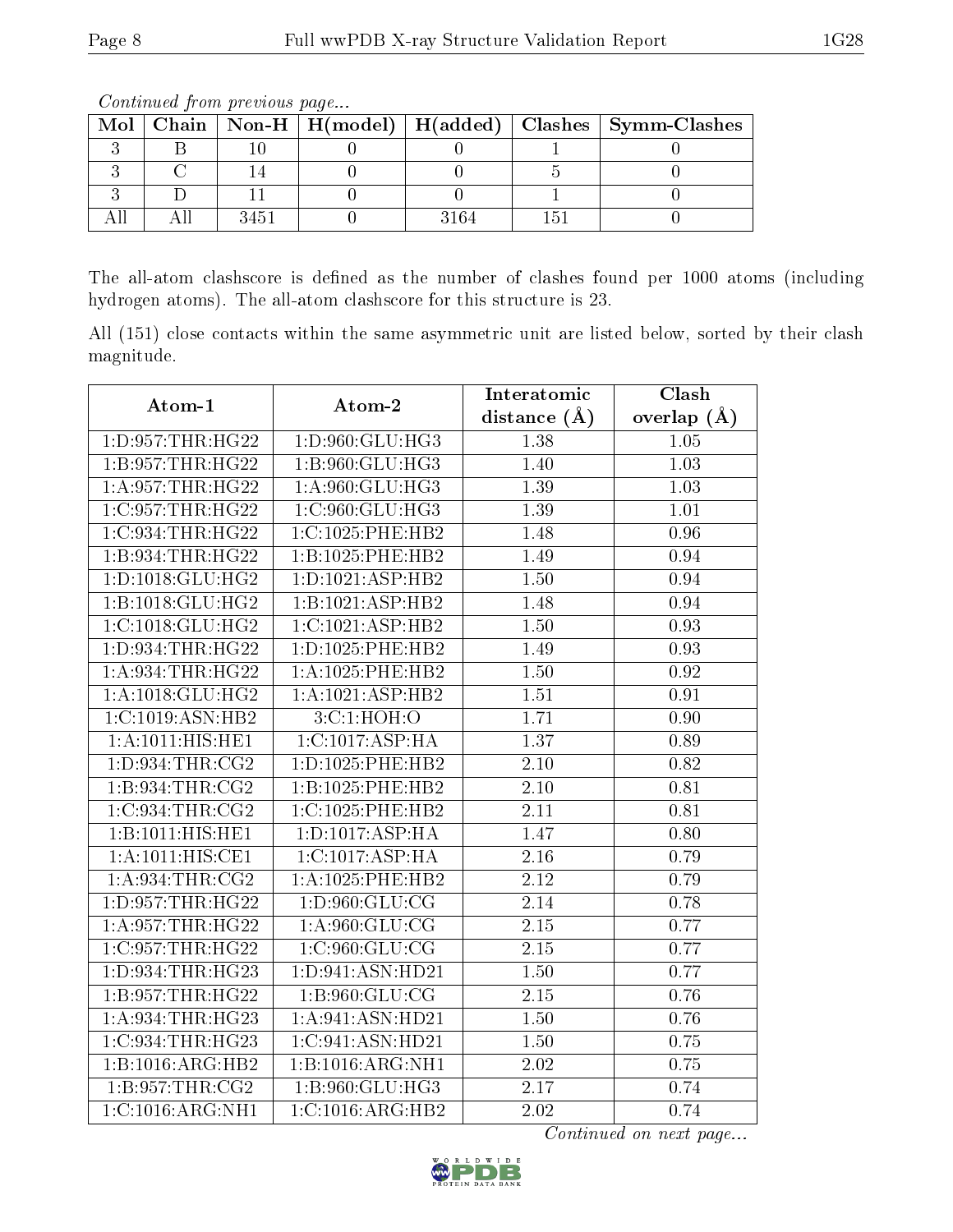| Atom-1               | Atom-2                | Interatomic    | Clash         |
|----------------------|-----------------------|----------------|---------------|
|                      |                       | distance $(A)$ | overlap $(A)$ |
| 1:C:957:THR:CG2      | 1:C:960:GLU:HG3       | 2.17           | 0.74          |
| 1: D:957:THR:CG2     | 1: D:960: GLU: HG3    | 2.16           | 0.73          |
| 1:B:934:THR:HG23     | 1:B:941:ASN:HD21      | 1.54           | 0.72          |
| 1: A:957:THR:CG2     | 1: A:960: GLU: HG3    | 2.17           | 0.71          |
| 1:A:1016:ARG:HB2     | 1:A:1016:ARG:NH1      | 2.05           | 0.70          |
| 1:B:1011:HIS:CE1     | 1: D: 1017: ASP: HA   | 2.26           | 0.70          |
| 1:B:939:PRO:HB3      | $1:C:1007$ : TRP: CD1 | 2.27           | 0.70          |
| $1:$ B:934:THR:HG21  | 2:B:2033:FMN:HM82     | 1.74           | 0.70          |
| 1:D:1016:ARG:HB2     | 1:D:1016:ARG:NH1      | 2.07           | 0.70          |
| 1:B:1017:ASP:HA      | 1: D: 1011: HIS: HE1  | 1.56           | 0.69          |
| 1:C:934:THR:HG21     | 2:C:3033:FMN:HM82     | 1.74           | 0.69          |
| 1:D:934:THR:HG21     | 2:D:4033:FMN:HM82     | 1.73           | 0.69          |
| 1:C:1026:ILE:HG23    | 3:C:39:HOH:O          | 1.92           | 0.69          |
| 1: A:934:THR:HG21    | 2:A:1033:FMN:HM82     | 1.73           | 0.68          |
| 1:C:935:ASP:HB2      | 1:C:944:ILE:HD13      | 1.76           | 0.67          |
| 1: A: 1015: MET: HE2 | 1: A: 1015: MET: HA   | 1.78           | 0.65          |
| 1:A:935:ASP:HB2      | 1:A:944:ILE:HD13      | 1.79           | 0.63          |
| 1:D:935:ASP:HB2      | 1:D:944:ILE:HD13      | 1.80           | 0.63          |
| 1:B:935:ASP:HB2      | 1:B:944:ILE:HD13      | 1.79           | 0.63          |
| 1:B:1017:ASP:HA      | 1: D: 1011: HIS: CE1  | 2.33           | 0.63          |
| 1:C:929:LYS:N        | 3: C:15: HOH:O        | 2.32           | 0.62          |
| 1: D: 988: GLU: CB   | 1: D: 990: ARG: HH11  | 2.13           | 0.61          |
| 1:C:971:GLY:HA3      | 1:C:999:TYR:CE1       | 2.36           | 0.60          |
| 1:B:1015:MET:HE3     | 1:D:1026:ILE:HD12     | 1.83           | 0.59          |
| 1:C:1016:ARG:CZ      | 1:C:1016:ARG:HB2      | 2.32           | 0.59          |
| 1:B:1016:ARG:HB2     | 1:B:1016:ARG:CZ       | 2.32           | 0.59          |
| 1: A:988: GLU:CB     | 1:A:990:ARG:HH11      | 2.15           | 0.58          |
| 1:B:988:GLU:CB       | 1:B:990:ARG:HH11      | 2.16           | 0.58          |
| 1:D:943:ILE:HD11     | 1: D:966: CYS:SG      | 2.44           | 0.58          |
| 1:C:988:GLU:CB       | 1:C:990:ARG:HH11      | 2.16           | 0.58          |
| 1: A: 1016: ARG: CZ  | 1:A:1016:ARG:HB2      | 2.34           | 0.58          |
| 1:B:971:GLY:HA3      | 1:B:999:TYR:CE1       | 2.38           | 0.58          |
| 1:A:971:GLY:HA3      | 1: A:999:TYR:CE1      | 2.38           | 0.58          |
| 1:C:943:ILE:HD11     | 1:C:966:CYS:SG        | 2.43           | 0.57          |
| 1:D:1016:ARG:HB2     | 1: D: 1016: ARG: CZ   | 2.35           | 0.56          |
| 1:D:1018:GLU:HG2     | 1: D: 1021: ASP: CB   | 2.32           | 0.56          |
| 1:C:1018:GLU:HG2     | 1:C:1021:ASP:CB       | 2.32           | 0.54          |
| 1:A:985:ALA:HB2      | 1:A:992:VAL:HG11      | 1.89           | 0.54          |
| 1:B:1015:MET:C       | 1:B:1017:ASP:H        | 2.10           | 0.54          |
| 1:C:985:ALA:HB2      | 1:C:992:VAL:HG11      | 1.88           | 0.54          |
| 1: D: 1015: MET:C    | 1: D: 1017: ASP:H     | 2.10           | 0.54          |

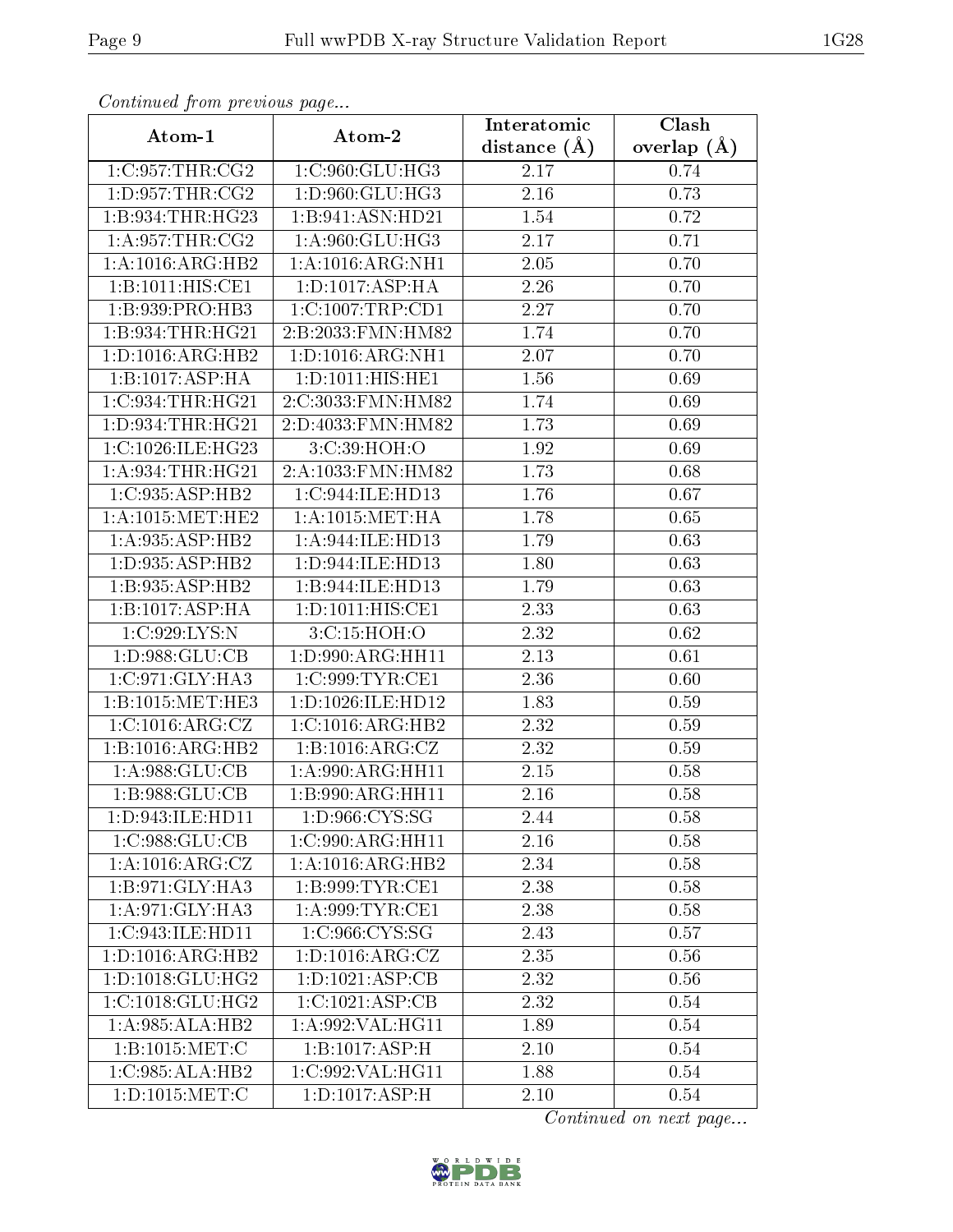| $\sum_{i=1}^{n}$<br>Atom-1            | Atom-2                                           | Interatomic      | Clash         |
|---------------------------------------|--------------------------------------------------|------------------|---------------|
|                                       |                                                  | distance $(\AA)$ | overlap $(A)$ |
| 1:B:985:ALA:HB2                       | 1:B:992:VAL:HG11                                 | 1.90             | 0.54          |
| 1:A:1018:GLU:HG2                      | 1:A:1021:ASP:CB                                  | 2.33             | 0.53          |
| 1:A:943:ILE:HD11                      | 1:A:966:CYS:SG                                   | 2.48             | 0.53          |
| 1:C:1015:MET:C                        | 1:C:1017:ASP:H                                   | 2.10             | 0.53          |
| 1:B:943:ILE:HD11                      | 1:B:966:CYS:SG                                   | 2.48             | 0.53          |
| 1: D: 985: ALA: HB2                   | 1:D:992:VAL:HG11                                 | 1.90             | 0.53          |
| $1:B:1019: \overline{\text{ASN:ND2}}$ | 3:B:5:HOH:O                                      | 2.42             | 0.53          |
| 1: D: 971: GLY: HA3                   | 1: D:999: TYR: CE1                               | 2.44             | 0.52          |
| 1: A: 1015: MET: C                    | 1:A:1017:ASP:H                                   | 2.12             | 0.52          |
| 1:C:934:THR:HG22                      | $1:C:1025:\overline{PHE:CB}$                     | 2.31             | 0.51          |
| 1: A:934:THR:CG2                      | 1:A:941:ASN:HD21                                 | 2.22             | 0.51          |
| 1:B:1018:GLU:HG2                      | 1:B:1021:ASP:CB                                  | 2.31             | 0.51          |
| 1: A:929: LYS: HD3                    | 3:A:4:HOH:O                                      | 2.10             | 0.50          |
| 1:C:934:THR:HG23                      | 1:C:941:ASN:ND2                                  | $2.23\,$         | 0.50          |
| 1:B:1026:ILE:HD12                     | 1:D:1015:MET:HE3                                 | 1.93             | 0.50          |
| 1: A: 1023: GLN: CB                   | 3:A:13:HOH:O                                     | 2.59             | 0.49          |
| 1: D: 934: THR: HG22                  | 1: D: 1025: PHE: CB                              | 2.31             | 0.49          |
| 1:B:1016:ARG:NH1                      | 1:B:1016:ARG:CB                                  | 2.76             | 0.49          |
| 1:C:1016:ARG:NH1                      | $1:C:1016:\overline{\text{ARG:CB}}$              | 2.76             | 0.48          |
| 1:A:934:THR:HG22                      | 1:A:1025:PHE:CB                                  | 2.33             | 0.48          |
| 1: D: 934: THR: CG2                   | 1:D:941:ASN:HD21                                 | 2.23             | 0.48          |
| 1: D: 1016: ARG: O                    | 1: D: 1018: GLU:N                                | 2.47             | 0.48          |
| 1:D:933:ILE:O                         | 1: D: 944: ILE: HG12                             | 2.14             | 0.48          |
| 1:A:991:ASP:HB3                       | 3:A:41:HOH:O                                     | 2.13             | 0.47          |
| 1:C:945:PHE:HA                        | 3: C:11: HOH:O                                   | 2.13             | 0.47          |
| 1:C:1016:ARG:O                        | 1:C:1018:GLU:N                                   | 2.47             | 0.47          |
| 1: B:934:THR:CG2                      | 1:B:941:ASN:HD21                                 | 2.26             | 0.47          |
| 1: A: 1016: ARG: O                    | 1:A:1018:GLU:N                                   | 2.47             | 0.47          |
| 1:C:934:THR:CG2                       | 1:C:941:ASN:HD21                                 | 2.23             | 0.46          |
| 1: A:934:THR:HG23                     | 1: A:941: ASN:ND2                                | 2.25             | 0.46          |
| 1:D:985:ALA:O                         | 1: D: 989: GLN:N                                 | 2.48             | 0.46          |
| 1:B:1016:ARG:O                        | 1:B:1018:GLU:N                                   | 2.49             | 0.46          |
| 1:B:934:THR:HG22                      | 1:B:1025:PHE:CB                                  | 2.32             | 0.46          |
| 1:C:985:ALA:HB2                       | 1:C:992:VAL:CG1                                  | 2.46             | 0.46          |
| 1:B:985:ALA:O                         | 1:B:989:GLN:N                                    | 2.49             | 0.45          |
| 1: A:929: LYS:CD                      | 3:A:4:HOH:O                                      | 2.65             | 0.45          |
| 1:B:1014:VAL:HG22                     | 1:B:1025:PHE:CE1                                 | 2.52             | 0.45          |
| 1:B:985:ALA:HB2                       | $1: B:992: \mathrm{VAL}:\overline{\mathrm{CG1}}$ | 2.47             | 0.45          |
| 1: A: 1015: MET: HA                   | 1: A: 1015: MET:CE                               | 2.46             | 0.45          |
| 1:A:933:ILE:O                         | 1:A:944:ILE:HG12                                 | 2.16             | 0.45          |
| 1:B:1015:MET:HA                       | 1: B: 1015: MET:CE                               | 2.47             | 0.45          |

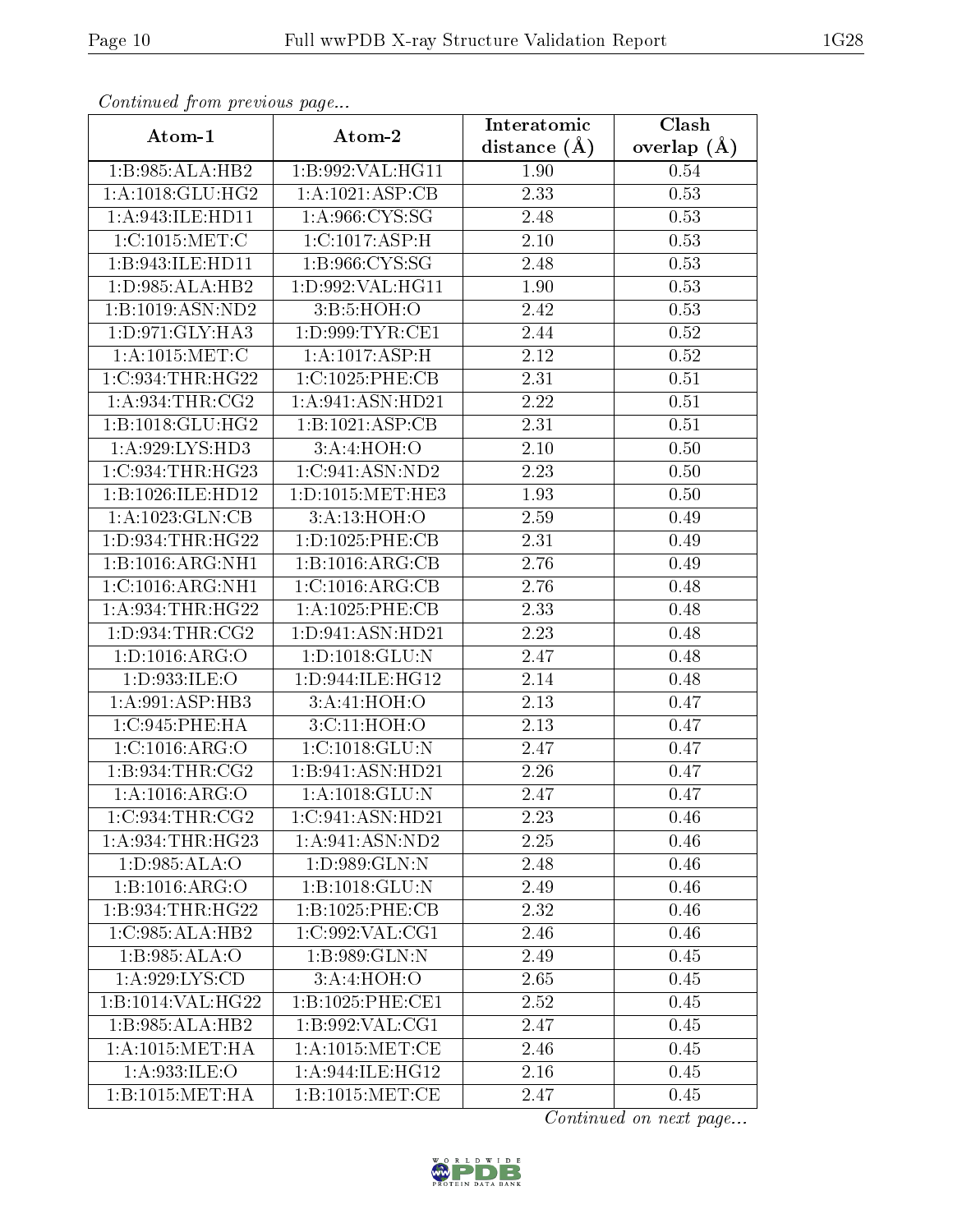| $P_{\text{ref}}(x) = P_{\text{ref}}(x)$ | Atom-2                                | Interatomic       | Clash         |
|-----------------------------------------|---------------------------------------|-------------------|---------------|
| Atom-1                                  |                                       | distance $(\AA)$  | overlap $(A)$ |
| 1:C:1015:MET:CE                         | 1:C:1015:MET:HA                       | 2.46              | 0.44          |
| 1: A:985: ALA:O                         | 1: A:989: GLN:N                       | 2.50              | 0.44          |
| 1:D:985:ALA:HB2                         | 1:D:992:VAL:CG1                       | 2.48              | 0.44          |
| 1:A:985:ALA:HB2                         | 1: A:992: VAL:CG1                     | 2.46              | 0.44          |
| 1:A:1014:VAL:HG22                       | 1: A: 1025: PHE: CE1                  | 2.53              | 0.44          |
| 1:B:933:ILE:O                           | 1:B:944:ILE:HG12                      | 2.18              | 0.43          |
| 1: D: 934: THR: HG23                    | $1: D:941: \overline{\text{ASN}:ND2}$ | $\overline{2.24}$ | 0.43          |
| 1: D:970: GLN: HE22                     | 1:D:979:VAL:HG13                      | 1.82              | 0.43          |
| 1:B:1015:MET:HG2                        | 1:B:1026:ILE:HD11                     | 2.00              | 0.43          |
| 1:C:970:GLN:HE22                        | 1:C:979:VAL:HG13                      | 1.83              | 0.43          |
| 1:C:985:ALA:O                           | 1:C:989:GLN:N                         | 2.51              | 0.43          |
| 1:B:1018:GLU:CG                         | 1:B:1021:ASP:HB2                      | 2.35              | 0.43          |
| 1:B:934:THR:HG23                        | 1:B:941:ASN:ND2                       | 2.28              | 0.43          |
| 1:B:970:GLN:HE22                        | 1:B:979:VAL:HG13                      | 1.83              | 0.43          |
| 1:A:1016:ARG:HD3                        | 1: A: 1020: GLY:O                     | 2.18              | 0.43          |
| 1:D:933:ILE:HB                          | 1: D: 945: PHE: HB3                   | 1.99              | 0.43          |
| 1:B:933:ILE:HB                          | 1:B:945:PHE:HB3                       | 2.01              | 0.43          |
| 1:B:965:ASN:O                           | 1:5:968:PHE:HD1                       | 2.02              | 0.43          |
| 1:D:1014:VAL:HG22                       | 1:D:1025:PHE:CE1                      | 2.53              | 0.43          |
| 1: D: 1015: MET:CE                      | 1: D: 1015: MET: HA                   | 2.49              | 0.42          |
| 1:A:930:SER:OG                          | 1: A:950: PHE: HA                     | 2.18              | 0.42          |
| 1:C:933:ILE:HB                          | 1:C:945:PHE:HB3                       | 2.02              | 0.42          |
| 1:B:1016:ARG:HH11                       | 1:B:1016:ARG:CB                       | 2.33              | 0.42          |
| 1:A:1016:ARG:NH1                        | 1:A:1016:ARG:CB                       | 2.80              | 0.42          |
| 1: D: 1031: GLU: HB3                    | 3:D:12:HOH:O                          | 2.20              | 0.42          |
| 1:B:1016:ARG:HD3                        | 1:B:1020:GLY:O                        | 2.19              | 0.41          |
| 1: A:965: ASN:O                         | 1: A:968: PHE:HD1                     | 2.02              | 0.41          |
| 1: D: 1016: ARG: HD3                    | 1: D: 1020: GLY: O                    | 2.20              | 0.41          |
| 1:C:939:PRO:HG2                         | 3:C:22:HOH:O                          | 2.19              | 0.41          |
| 1:C:1016:ARG:HD3                        | 1: C: 1020: GLY:O                     | 2.20              | 0.41          |
| 1: D: 965: ASN: O                       | 1: D:968: PHE: HD1                    | 2.04              | 0.41          |
| 1:C:1015:MET:HG2                        | 1:C:1026:ILE:HD11                     | 2.02              | 0.41          |
| 1:C:1016:ARG:HH11                       | 1:C:1016:ARG:CB                       | 2.33              | 0.41          |
| 1:C:933:ILE:O                           | 1:C:944:ILE:HG12                      | 2.21              | 0.41          |
| 1:A:970:GLN:HE22                        | 1:A:979:VAL:HG13                      | 1.85              | 0.41          |
| 1: B: 975: ASP: OD1                     | 1:B:977:LYS:N                         | 2.48              | 0.40          |
| 1:D:1015:MET:HG2                        | 1:D:1026:ILE:HD11                     | 2.04              | 0.40          |
| 1: A:1018: GLU:CG                       | 1:A:1021:ASP:HB2                      | 2.38              | 0.40          |
| 1:D:1015:MET:C                          | 1:D:1017:ASP:N                        | 2.75              | 0.40          |

There are no symmetry-related clashes.

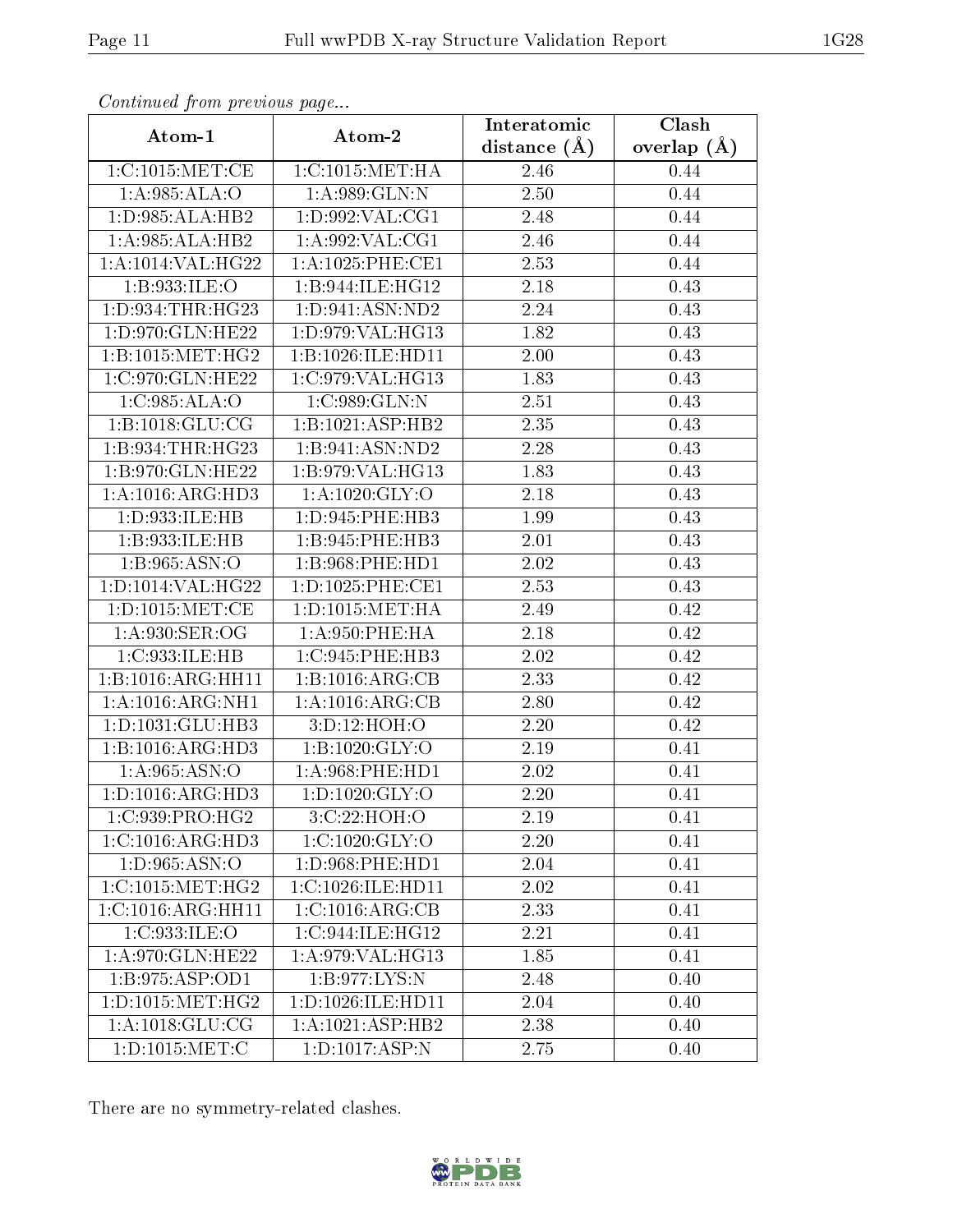# 5.3 Torsion angles (i)

#### 5.3.1 Protein backbone  $(i)$

In the following table, the Percentiles column shows the percent Ramachandran outliers of the chain as a percentile score with respect to all X-ray entries followed by that with respect to entries of similar resolution.

The Analysed column shows the number of residues for which the backbone conformation was analysed, and the total number of residues.

| Mol | Chain   | Analysed        | Favoured  | <b>Allowed</b> | Outliers | Percentiles |
|-----|---------|-----------------|-----------|----------------|----------|-------------|
| 1   | А       | $102/104(98\%)$ | 93 (91%)  | 7(7%)          | $2(2\%)$ | 13          |
|     | B       | $102/104(98\%)$ | 94 (92%)  | 6(6%)          | $2(2\%)$ | 13          |
|     | $\rm C$ | $102/104(98\%)$ | 94 (92%)  | 6(6%)          | $2(2\%)$ | 13          |
|     | D       | $102/104(98\%)$ | 94 (92%)  | 6(6%)          | $2(2\%)$ | 13          |
| All | All     | $408/416(98\%)$ | 375 (92%) | 25(6%)         | $8(2\%)$ | 13          |

All (8) Ramachandran outliers are listed below:

| Mol | Chain     | Res  | Type       |
|-----|-----------|------|------------|
|     |           | 1018 | <b>GLU</b> |
|     | В         | 1018 | GLU        |
| 1   | C         | 1018 | GLU        |
| 1   | Ð         | 1018 | GLU        |
|     | Ą         | 1017 | <b>ASP</b> |
|     | R         | 1017 | <b>ASP</b> |
|     | $\subset$ | 1017 | <b>ASP</b> |
|     |           | 1017 | ASP        |

#### 5.3.2 Protein sidechains (i)

In the following table, the Percentiles column shows the percent sidechain outliers of the chain as a percentile score with respect to all X-ray entries followed by that with respect to entries of similar resolution.

The Analysed column shows the number of residues for which the sidechain conformation was analysed, and the total number of residues.

| Mol | Chain | Analysed      | Rotameric   Outliers   Percentiles |       |    |    |
|-----|-------|---------------|------------------------------------|-------|----|----|
|     |       | $85/93(91\%)$ | 83 (98\%)                          | 2(2%) | 49 | 68 |
|     |       | $85/93(91\%)$ | 83 (98\%)                          | 2(2%) | 49 | 68 |

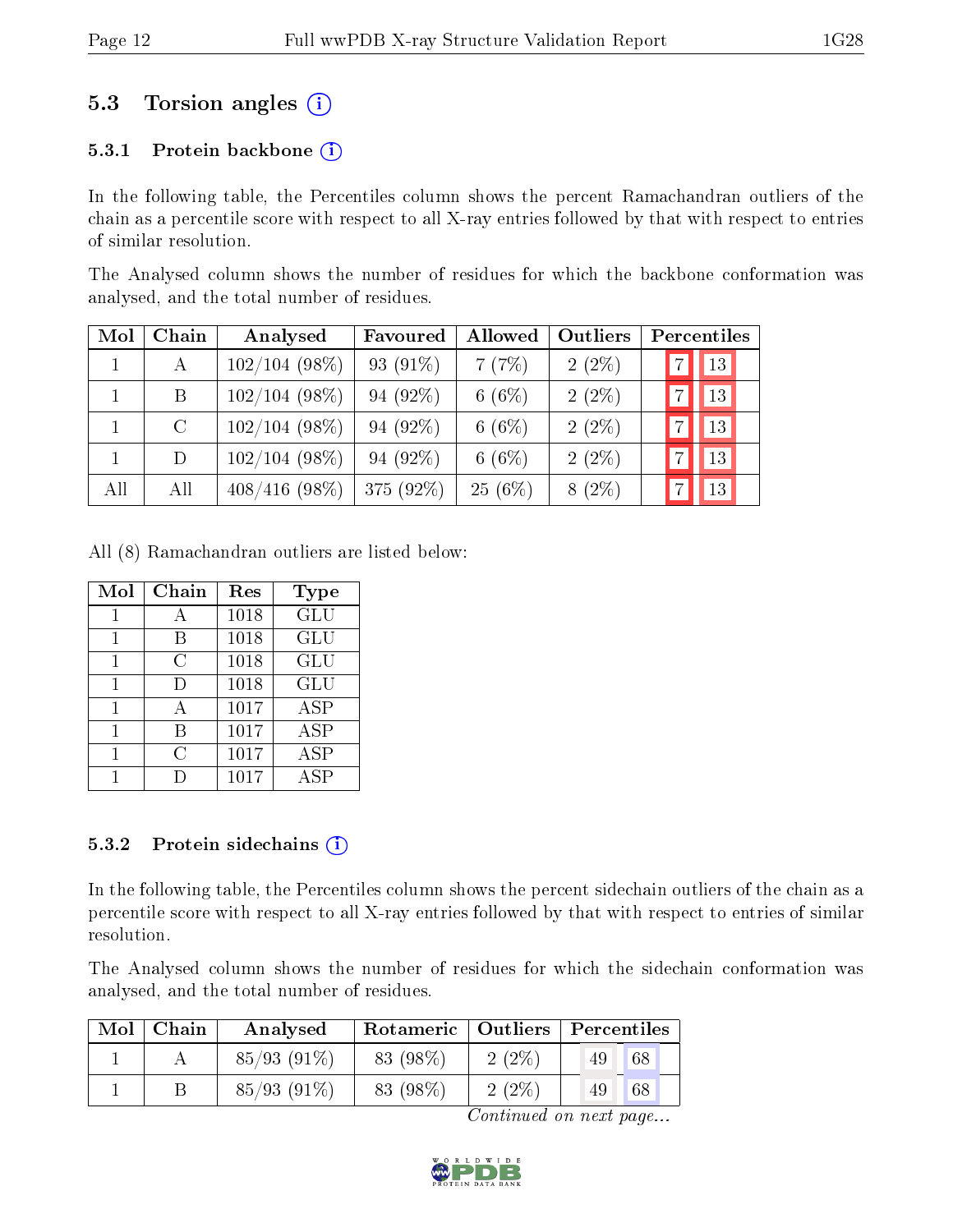| Mol | Chain    | Analysed        | Rotameric   Outliers |          | Percentiles |    |
|-----|----------|-----------------|----------------------|----------|-------------|----|
|     | $\Gamma$ | $85/93(91\%)$   | 83 (98%)             | $2(2\%)$ | 49          | 68 |
|     | $\Box$   | $85/93(91\%)$   | 83 (98%)             | $2(2\%)$ | 49          | 68 |
| All | All      | $340/372(91\%)$ | 332 (98%)            | $8(2\%)$ | 49          | 68 |

Continued from previous page...

All (8) residues with a non-rotameric sidechain are listed below:

| Mol | Chain | Res  | Type       |
|-----|-------|------|------------|
|     |       | 941  | <b>ASN</b> |
|     |       | 1015 | <b>MET</b> |
| 1   | В     | 941  | <b>ASN</b> |
| 1   | В     | 1015 | <b>MET</b> |
| 1   | C     | 941  | <b>ASN</b> |
|     | С     | 1015 | <b>MET</b> |
|     | I)    | 941  | <b>ASN</b> |
|     |       | 1015 | MET        |

Some sidechains can be flipped to improve hydrogen bonding and reduce clashes. All (17) such sidechains are listed below:

| Mol          | Chain                   | Res  | Type                    |
|--------------|-------------------------|------|-------------------------|
| $\mathbf 1$  | А                       | 941  | ASN                     |
| $\mathbf{1}$ | $\overline{\rm A}$      | 970  | <b>GLN</b>              |
| $\mathbf 1$  | $\overline{\rm A}$      | 995  | <b>GLN</b>              |
| $\mathbf 1$  | B                       | 941  | <b>ASN</b>              |
| $\mathbf{1}$ | B                       | 970  | <b>GLN</b>              |
| $\mathbf{1}$ | B                       | 995  | GLN                     |
| $\mathbf{1}$ | B                       | 1011 | HIS                     |
| $\mathbf{1}$ | $\overline{\mathrm{B}}$ | 1013 | $\overline{\text{GLN}}$ |
| $\mathbf{1}$ | $\overline{\text{C}}$   | 941  | ASN                     |
| $\mathbf{1}$ | $\overline{\rm C}$      | 970  | <b>GLN</b>              |
| $\mathbf{1}$ | $\overline{\rm C}$      | 995  | <b>GLN</b>              |
| $\mathbf 1$  | $\overline{\rm C}$      | 1011 | HIS                     |
| $\mathbf{1}$ | $\overline{\rm C}$      | 1013 | $\overline{\text{GLN}}$ |
| $\mathbf{1}$ | $\overline{\rm D}$      | 941  | <b>ASN</b>              |
| $\mathbf{1}$ | $\overline{\rm D}$      | 970  | $\overline{\text{GLN}}$ |
| $\mathbf{1}$ | $\overline{\mathrm{D}}$ | 1011 | ΗIS                     |
| 1            | D)                      | 1013 | $_{\rm GLN}$            |

#### 5.3.3 RNA [O](https://www.wwpdb.org/validation/2017/XrayValidationReportHelp#rna)i

There are no RNA molecules in this entry.

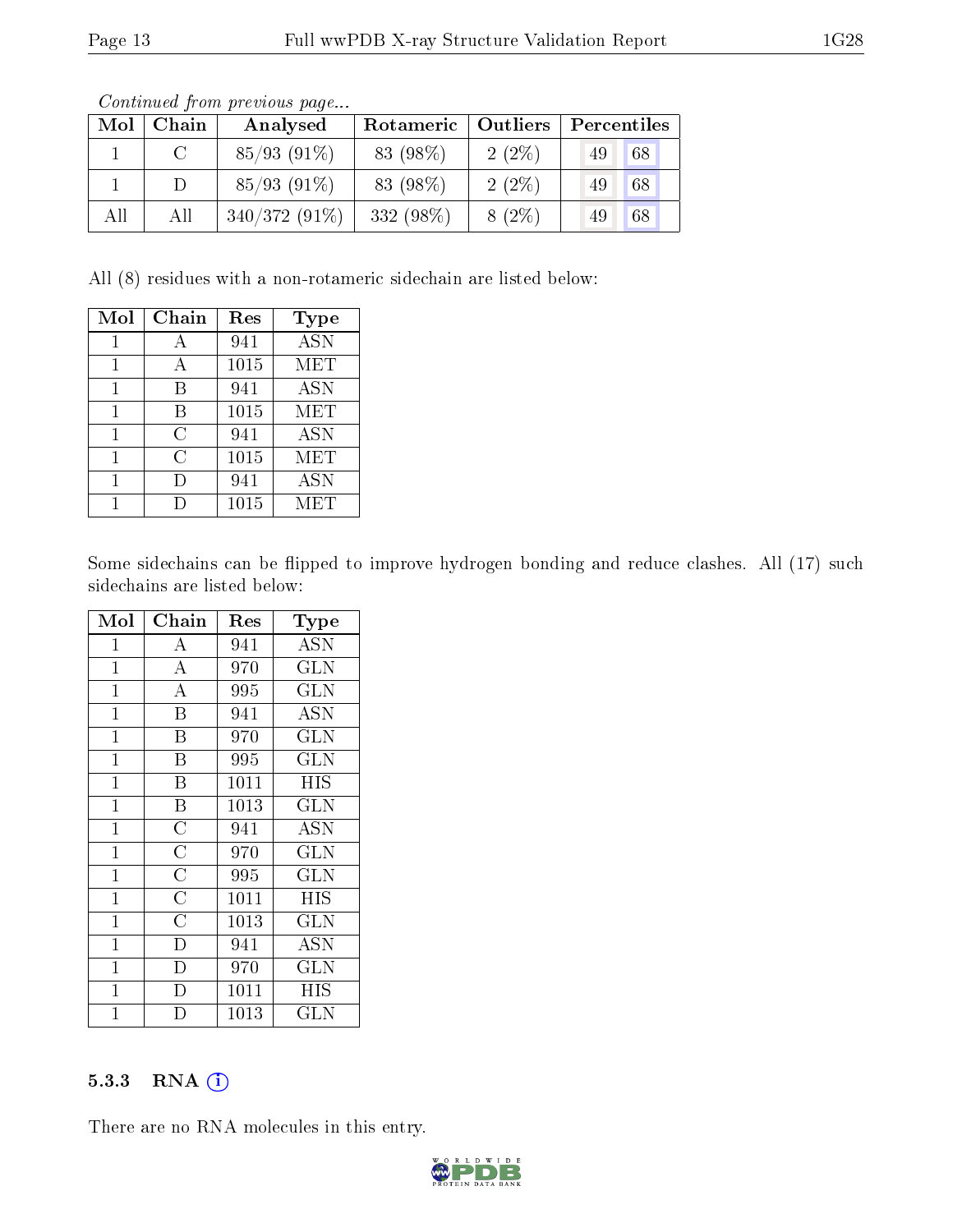### 5.4 Non-standard residues in protein, DNA, RNA chains (i)

There are no non-standard protein/DNA/RNA residues in this entry.

### 5.5 Carbohydrates  $(i)$

There are no carbohydrates in this entry.

### 5.6 Ligand geometry  $(i)$

4 ligands are modelled in this entry.

In the following table, the Counts columns list the number of bonds (or angles) for which Mogul statistics could be retrieved, the number of bonds (or angles) that are observed in the model and the number of bonds (or angles) that are dened in the Chemical Component Dictionary. The Link column lists molecule types, if any, to which the group is linked. The Z score for a bond length (or angle) is the number of standard deviations the observed value is removed from the expected value. A bond length (or angle) with  $|Z| > 2$  is considered an outlier worth inspection. RMSZ is the root-mean-square of all Z scores of the bond lengths (or angles).

| Mol            |            | Chain | Res  | Link |            | <b>Bond lengths</b> |             |          | Bond angles |             |
|----------------|------------|-------|------|------|------------|---------------------|-------------|----------|-------------|-------------|
|                | Type       |       |      |      | Counts     | RMSZ                | # $ Z  > 2$ | Counts   | RMSZ        | # $ Z  > 2$ |
| $\overline{2}$ | <b>FMN</b> |       | 3033 |      | 31, 33, 33 | 2.56                | $6(19\%)$   | 40,50,50 | 2.51        | 7(17%)      |
| $\overline{2}$ | <b>FMN</b> |       | 4033 |      | 31, 33, 33 | 2.61                | 6(19%)      | 40,50,50 | 2.60        | 9(22%)      |
| $\overline{2}$ | <b>FMN</b> | А     | 1033 |      | 31, 33, 33 | 2.57                | $6(19\%)$   | 40,50,50 | 2.51        | 7(17%)      |
| $\overline{2}$ | <b>FMN</b> | B     | 2033 |      | 31, 33, 33 | 2.54                | 6(19%)      | 40,50,50 | 2.55        | 7(17%)      |

In the following table, the Chirals column lists the number of chiral outliers, the number of chiral centers analysed, the number of these observed in the model and the number defined in the Chemical Component Dictionary. Similar counts are reported in the Torsion and Rings columns. '-' means no outliers of that kind were identified.

| Mol             | <b>Type</b> | Chain         | $\operatorname{Res}$ | $\lfloor$ Link $\rfloor$ | Chirals | <b>Torsions</b> | Rings   |
|-----------------|-------------|---------------|----------------------|--------------------------|---------|-----------------|---------|
| $\mathcal{D}$   | <b>FMN</b>  | $\mathcal{C}$ | 3033                 |                          |         | 3/18/18/18      | 0/3/3/3 |
| $\mathcal{D}^-$ | <b>FMN</b>  | $\Box$        | 4033                 |                          |         | 3/18/18/18      | 0/3/3/3 |
| 2               | <b>FMN</b>  |               | 1033                 |                          |         | 3/18/18/18      | 0/3/3/3 |
| $\mathcal{D}$   | <b>FMN</b>  |               | 2033                 |                          |         | 3/18/18/18      | 0/3/3/3 |

All (24) bond length outliers are listed below:

|  |  | $\sqrt{\text{Mol}}$   Chain   Res   Type   Atoms | $Z \cup \text{Observed}(\AA) \cup \text{Ideal}(\AA)$ |  |
|--|--|--------------------------------------------------|------------------------------------------------------|--|
|  |  | $4033$   FMN   C4A-C10   11.73                   | $1.50\,$                                             |  |

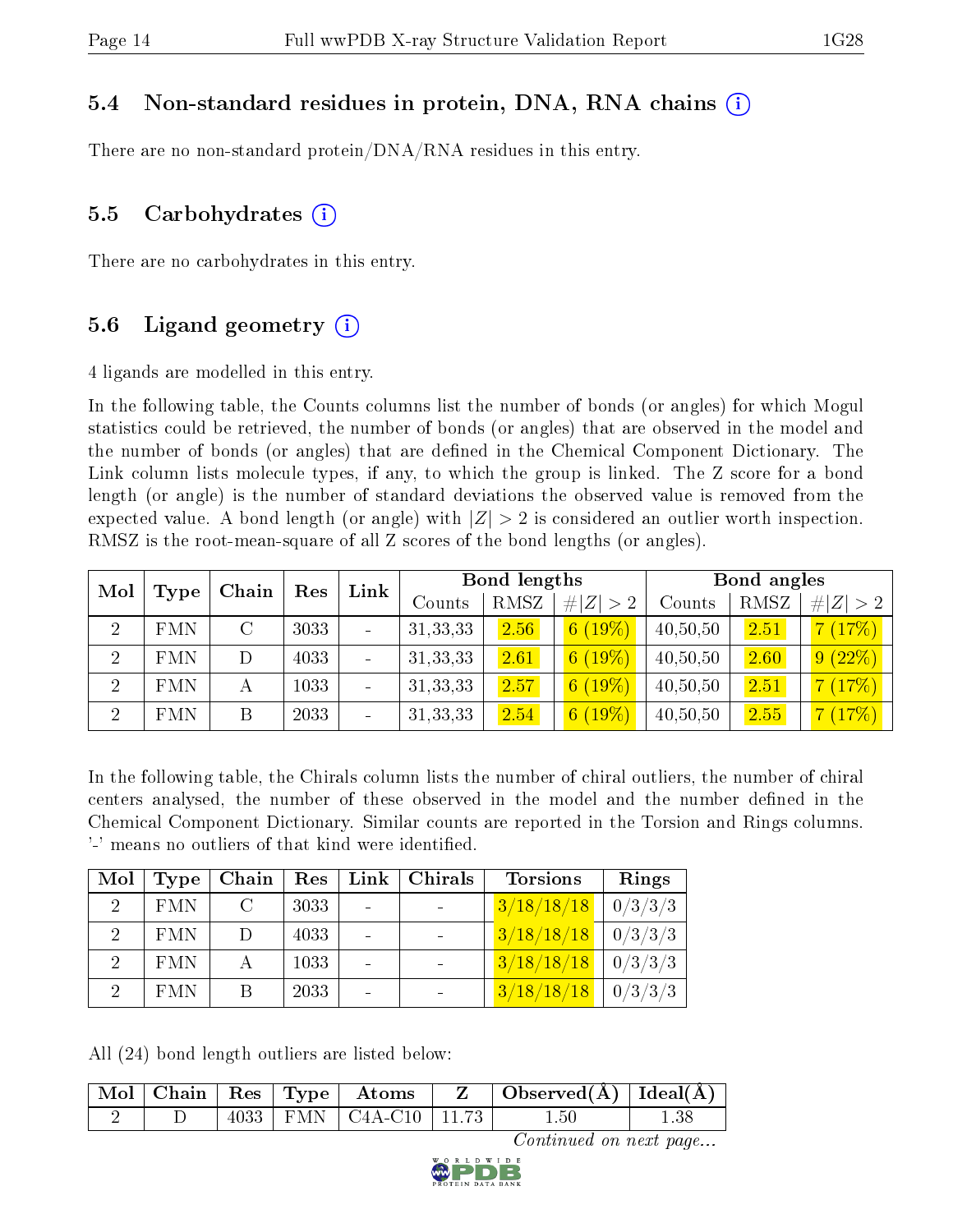| Mol            | Chain              | Res  | <b>Type</b>          | Atoms                       | $\mathbf{Z}$ | Observed $(A)$ | $Ideal(\AA)$ |
|----------------|--------------------|------|----------------------|-----------------------------|--------------|----------------|--------------|
| $\overline{2}$ | А                  | 1033 | <b>FMN</b>           | $C4A-C10$                   | 11.57        | 1.50           | 1.38         |
| $\overline{2}$ | B                  | 2033 | <b>FMN</b>           | $C4A-C10$                   | 11.45        | 1.50           | 1.38         |
| $\overline{2}$ | $\mathcal{C}$      | 3033 | <b>FMN</b>           | $C4A-C10$                   | 11.39        | 1.50           | 1.38         |
| $\overline{2}$ | $\boldsymbol{B}$   | 2033 | <b>FMN</b>           | $C9A-N10$                   | 4.05         | 1.44           | 1.38         |
| $\overline{2}$ | $\mathbf D$        | 4033 | <b>FMN</b>           | $C9A-N10$                   | 3.99         | 1.43           | 1.38         |
| $\overline{2}$ | $\overline{C}$     | 3033 | FMN                  | $C9A-N10$                   | 3.84         | 1.43           | 1.38         |
| $\overline{2}$ | $\boldsymbol{A}$   | 1033 | <b>FMN</b>           | $C9A-N10$                   | 3.84         | 1.43           | 1.38         |
| $\overline{2}$ | $\overline{\rm D}$ | 4033 | $\overline{\rm FMN}$ | $C4-C4A$                    | 3.40         | 1.47           | 1.41         |
| $\overline{2}$ | $\boldsymbol{B}$   | 2033 | <b>FMN</b>           | $C4-C4A$                    | 3.25         | 1.46           | 1.41         |
| $\overline{2}$ | $\mathcal{C}$      | 3033 | <b>FMN</b>           | $C4-C4A$                    | 3.24         | 1.46           | 1.41         |
| $\overline{2}$ | A                  | 1033 | <b>FMN</b>           | $C4-C4A$                    | 3.20         | 1.46           | 1.41         |
| $\overline{2}$ | $\mathcal{C}$      | 3033 | <b>FMN</b>           | $C2-N3$                     | 3.06         | 1.44           | 1.38         |
| $\overline{2}$ | $\mathcal{C}$      | 3033 | <b>FMN</b>           | $C8-C7$                     | 3.06         | 1.48           | 1.40         |
| $\overline{2}$ | $\boldsymbol{A}$   | 1033 | <b>FMN</b>           | $C2-N3$                     | 2.99         | 1.44           | 1.38         |
| $\overline{2}$ | $\boldsymbol{A}$   | 1033 | FMN                  | $\overline{\text{C6-C5}}$ A | 2.95         | 1.46           | 1.41         |
| $\overline{2}$ | $\overline{C}$     | 3033 | <b>FMN</b>           | $C6-C5A$                    | 2.91         | 1.46           | 1.41         |
| $\overline{2}$ | $\boldsymbol{B}$   | 2033 | <b>FMN</b>           | $C8-C7$                     | 2.90         | 1.48           | 1.40         |
| $\overline{2}$ | $\mathbf D$        | 4033 | <b>FMN</b>           | $C8-C7$                     | 2.89         | 1.48           | 1.40         |
| $\overline{2}$ | $\mathbf D$        | 4033 | <b>FMN</b>           | $C6-C5A$                    | 2.88         | 1.46           | 1.41         |
| $\overline{2}$ | $\boldsymbol{B}$   | 2033 | $\rm FMN$            | $C2-N3$                     | 2.88         | 1.43           | 1.38         |
| $\overline{2}$ | D                  | 4033 | <b>FMN</b>           | $C2-N3$                     | 2.72         | 1.43           | 1.38         |
| $\overline{2}$ | $\bf{A}$           | 1033 | <b>FMN</b>           | $C8-C7$                     | 2.60         | 1.47           | 1.40         |
| $\overline{2}$ | B                  | 2033 | <b>FMN</b>           | $C6-C5A$                    | 2.54         | 1.45           | 1.41         |

|  |  |  |  | All (30) bond angle outliers are listed below: |  |  |  |
|--|--|--|--|------------------------------------------------|--|--|--|
|--|--|--|--|------------------------------------------------|--|--|--|

| Mol            | Chain   | $\operatorname{Res}% \left( \mathcal{N}\right) \equiv\operatorname{Res}(\mathcal{N}_{0})\cap\mathcal{N}_{1}$ | Type       | Atoms         | Z       | Observed $(°)$ | $\text{Ideal}(\textsuperscript{o})$ |
|----------------|---------|--------------------------------------------------------------------------------------------------------------|------------|---------------|---------|----------------|-------------------------------------|
| 2              | D       | 4033                                                                                                         | <b>FMN</b> | $C4-N3-C2$    | 12.19   | 125.43         | 115.14                              |
| $\overline{2}$ | B       | 2033                                                                                                         | <b>FMN</b> | $C4-N3-C2$    | 11.94   | 125.23         | 115.14                              |
| $\overline{2}$ | А       | 1033                                                                                                         | <b>FMN</b> | $C4-N3-C2$    | 11.80   | 125.10         | 115.14                              |
| $\overline{2}$ | С       | 3033                                                                                                         | <b>FMN</b> | $C4-N3-C2$    | 11.79   | 125.10         | 115.14                              |
| $\overline{2}$ | D       | 4033                                                                                                         | <b>FMN</b> | $C4A-C4-N3$   | $-5.55$ | 115.84         | 123.43                              |
| $\overline{2}$ | С       | 3033                                                                                                         | <b>FMN</b> | $C4A-C4-N3$   | $-5.45$ | 115.97         | 123.43                              |
| $\overline{2}$ | B       | 2033                                                                                                         | <b>FMN</b> | $C4A-C4-N3$   | $-5.45$ | 115.98         | 123.43                              |
| $\overline{2}$ | А       | 1033                                                                                                         | <b>FMN</b> | $C4A-C4-N3$   | $-5.39$ | 116.06         | 123.43                              |
| $\overline{2}$ | D       | 4033                                                                                                         | <b>FMN</b> | $C4-C4A-C10$  | $-4.71$ | 116.84         | 119.95                              |
| $\overline{2}$ | В       | 2033                                                                                                         | <b>FMN</b> | $C4-C4A-C10$  | -4.47   | 116.99         | 119.95                              |
| $\overline{2}$ | $\rm C$ | 3033                                                                                                         | <b>FMN</b> | $C4-C4A-C10$  | -4.37   | 117.06         | 119.95                              |
| $\overline{2}$ | А       | 1033                                                                                                         | <b>FMN</b> | $C4-C4A-C10$  | $-4.22$ | 117.16         | 119.95                              |
| $\overline{2}$ | С       | 3033                                                                                                         | <b>FMN</b> | $C4A-C10-N10$ | $-3.58$ | 116.63         | 120.30                              |
| $\overline{2}$ | А       | 1033                                                                                                         | <b>FMN</b> | $C4A-C10-N10$ | $-3.55$ | 116.65         | 120.30                              |
| $\overline{2}$ | D       | 4033                                                                                                         | FMN        | $C4A-C10-N10$ | $-3.53$ | 116.67         | 120.30                              |

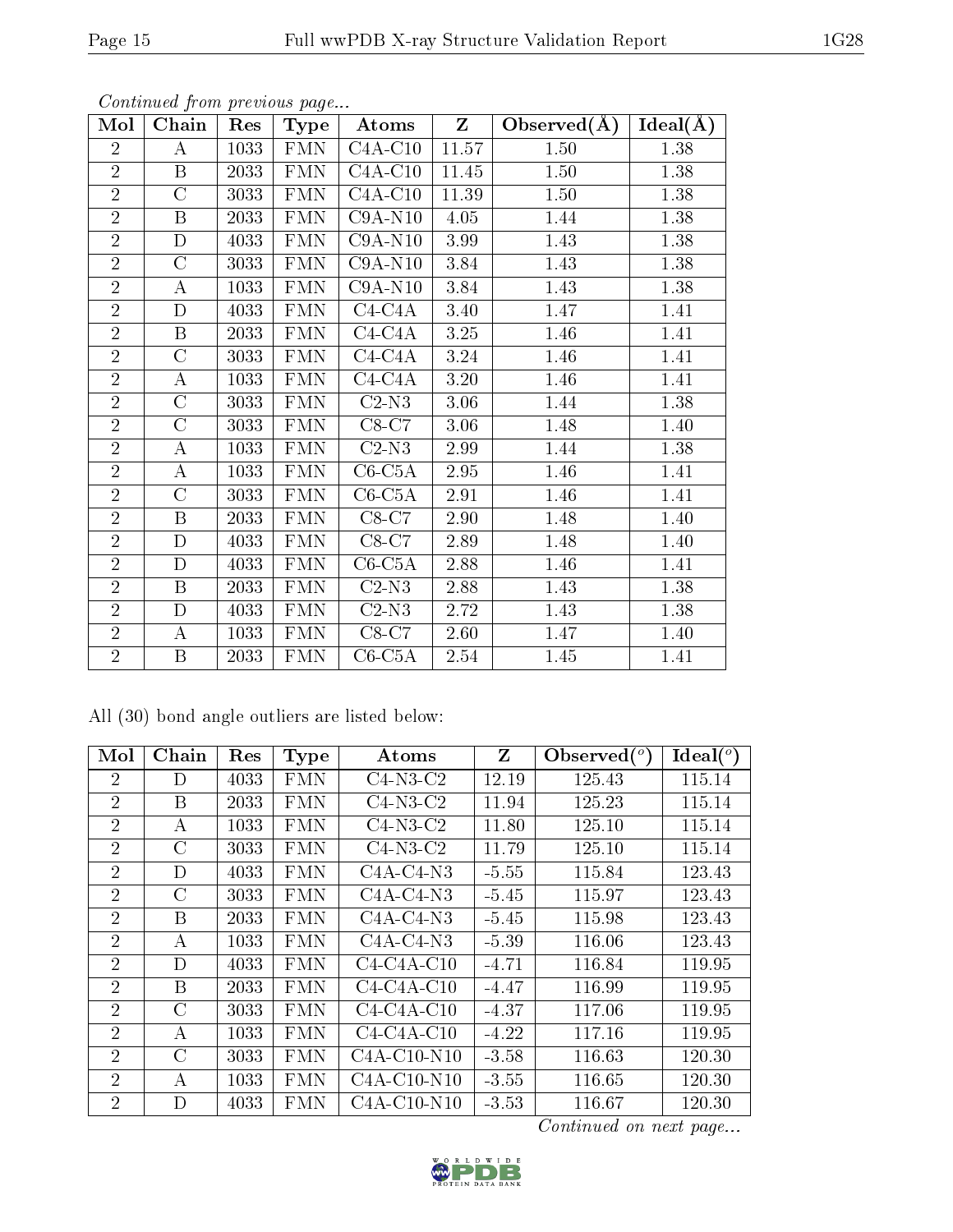| Mol            | Chain          | Res  | <b>Type</b> | Atoms                                    | Z       | Observed $(°)$ | $Ideal(^o)$ |
|----------------|----------------|------|-------------|------------------------------------------|---------|----------------|-------------|
| $\overline{2}$ | В              | 2033 | <b>FMN</b>  | $C4A-C10-N10$                            | $-3.51$ | 116.69         | 120.30      |
| $\overline{2}$ | D              | 4033 | <b>FMN</b>  | $C5A-C9A-N10$                            | $-2.77$ | 115.71         | 117.72      |
| $\overline{2}$ | C              | 3033 | <b>FMN</b>  | $C5A-C9A-N10$                            | $-2.63$ | 115.81         | 117.72      |
| $\overline{2}$ | В              | 2033 | <b>FMN</b>  | $C4A-N5-C5A$                             | 2.61    | 119.38         | 116.77      |
| $\overline{2}$ | Β              | 2033 | <b>FMN</b>  | $C5A-C9A-N10$                            | $-2.61$ | 115.83         | 117.72      |
| $\overline{2}$ | C              | 3033 | <b>FMN</b>  | $C4A-N5-C5A$                             | 2.51    | 119.28         | 116.77      |
| $\overline{2}$ | А              | 1033 | <b>FMN</b>  | $C5A-C9A-N10$                            | $-2.50$ | 115.91         | 117.72      |
| $\overline{2}$ | А              | 1033 | <b>FMN</b>  | $C4A-N5-C5A$                             | 2.47    | 119.24         | 116.77      |
| $\overline{2}$ | D              | 4033 | <b>FMN</b>  | $C4A-N5-C5A$                             | 2.34    | 119.11         | 116.77      |
| $\overline{2}$ | А              | 1033 | <b>FMN</b>  | $P-O5'-C5'$                              | 2.11    | 124.10         | 118.30      |
| $\overline{2}$ | D              | 4033 | <b>FMN</b>  | $C10-C4A-N5$                             | 2.10    | 122.71         | 121.26      |
| $\overline{2}$ | $\overline{C}$ | 3033 | <b>FMN</b>  | $C10-C4A-N5$                             | 2.10    | 122.71         | 121.26      |
| $\overline{2}$ | D              | 4033 | <b>FMN</b>  | $C1'$ -N <sub>10</sub> -C <sub>9</sub> A | 2.08    | 119.93         | 118.29      |
| $\overline{2}$ | D              | 4033 | <b>FMN</b>  | $P-O5'-C5'$                              | 2.07    | 123.99         | 118.30      |
| $\overline{2}$ | B              | 2033 | <b>FMN</b>  | $C10-C4A-N5$                             | 2.04    | 122.67         | 121.26      |

There are no chirality outliers.

| Mol            | Chain        | Res  | <b>Type</b> | Atoms                         |
|----------------|--------------|------|-------------|-------------------------------|
| $\overline{2}$ | A            | 1033 | FMN         | $C3'-C4'-C5'-O5'$             |
| $\overline{2}$ | $\bigcap$    | 3033 | <b>FMN</b>  | $C3'$ - $C4'$ - $C5'$ - $O5'$ |
| 2              | D            | 4033 | FMN         | $C3'$ - $C4'$ - $C5'$ - $O5'$ |
| $\overline{2}$ | В            | 2033 | F MN        | $C3'$ - $C4'$ - $C5'$ - $O5'$ |
| $\mathfrak{D}$ | C            | 3033 | FMN         | $O4'$ -C4'-C5'-O5'            |
| $\overline{2}$ | A            | 1033 | <b>FMN</b>  | $O4'$ - $C4'$ - $C5'$ - $O5'$ |
| 2              | C            | 3033 | <b>FMN</b>  | $C4'$ $C5'$ $O5'$ P           |
| 2              | $\mathbf{A}$ | 1033 | <b>FMN</b>  | $C4'$ - $C5'$ - $O5'$ - $P$   |
| $\overline{2}$ | В            | 2033 | FMN         | $C4'$ - $C5'$ - $O5'$ - $P$   |
| 2              | Ð            | 4033 | F MN        | $C4'$ - $C5'$ - $O5'$ - $P$   |
| $\mathfrak{D}$ | Ð            | 4033 | FMN         | $O4'$ -C4'-C5'-O5'            |
| 2              | R            | 2033 | FMN         | $O4'$ - $C4'$ - $C5'$ - $O5'$ |

All (12) torsion outliers are listed below:

There are no ring outliers.

4 monomers are involved in 4 short contacts:

| $\text{Mol}$   Chain   Res   Type |      |      | $Class \mid Symm-Class$ |
|-----------------------------------|------|------|-------------------------|
|                                   | 3033 | F MN |                         |
|                                   | 4033 | F MN |                         |
|                                   | 1033 | F MN |                         |
|                                   | 2033 | FMN  |                         |

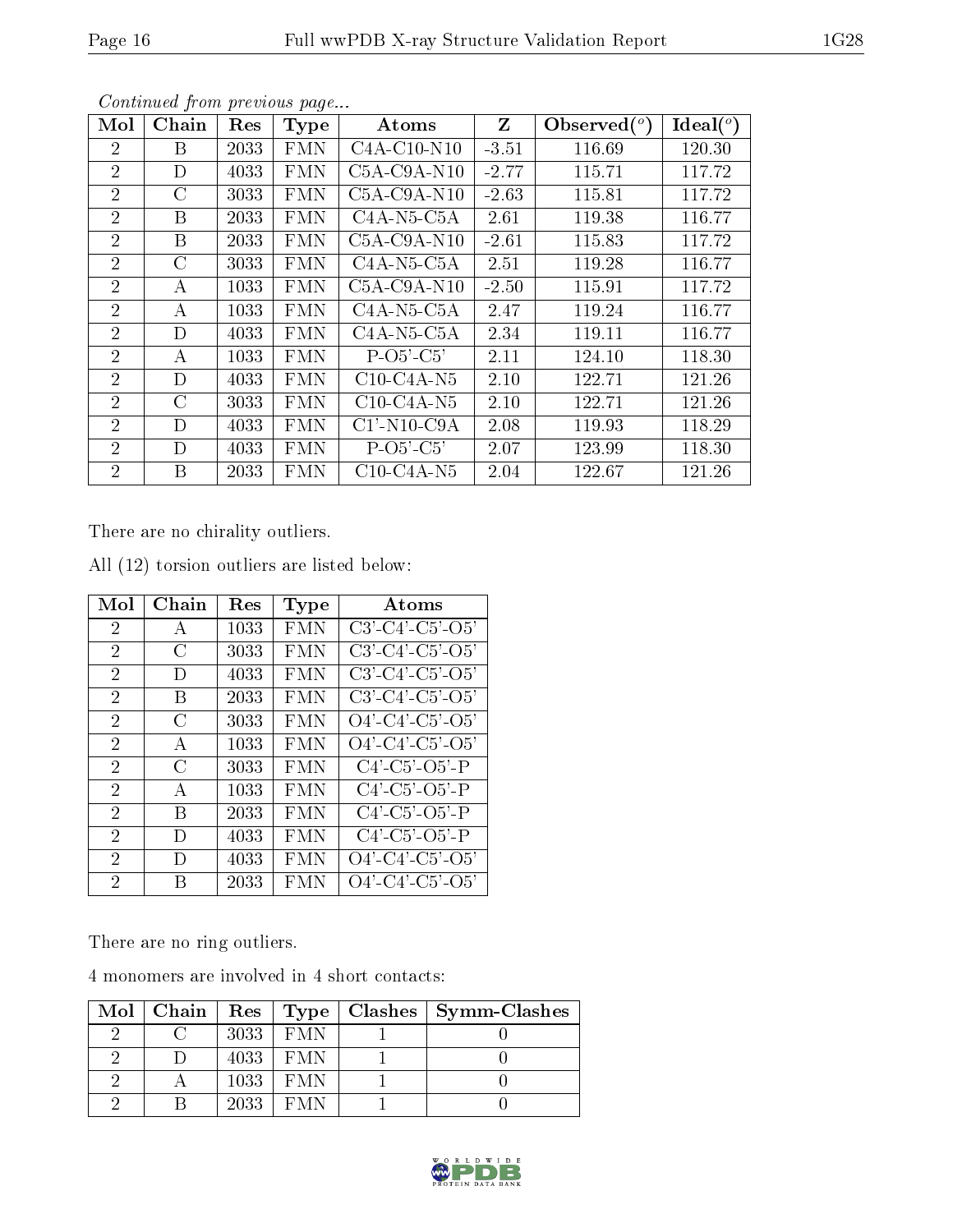The following is a two-dimensional graphical depiction of Mogul quality analysis of bond lengths, bond angles, torsion angles, and ring geometry for all instances of the Ligand of Interest. In addition, ligands with molecular weight > 250 and outliers as shown on the validation Tables will also be included. For torsion angles, if less then 5% of the Mogul distribution of torsion angles is within 10 degrees of the torsion angle in question, then that torsion angle is considered an outlier. Any bond that is central to one or more torsion angles identified as an outlier by Mogul will be highlighted in the graph. For rings, the root-mean-square deviation (RMSD) between the ring in question and similar rings identified by Mogul is calculated over all ring torsion angles. If the average RMSD is greater than 60 degrees and the minimal RMSD between the ring in question and any Mogul-identified rings is also greater than 60 degrees, then that ring is considered an outlier. The outliers are highlighted in purple. The color gray indicates Mogul did not find sufficient equivalents in the CSD to analyse the geometry.



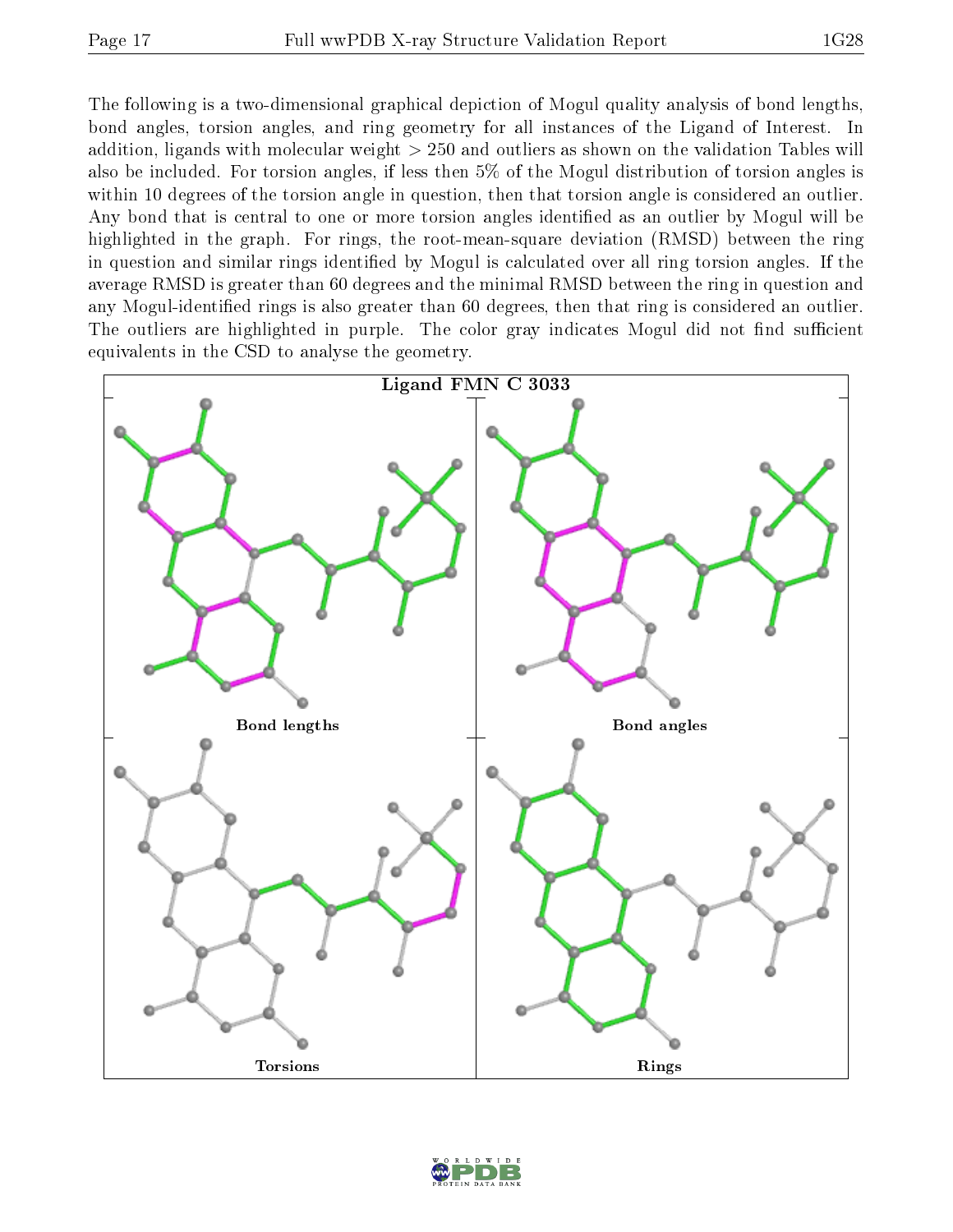

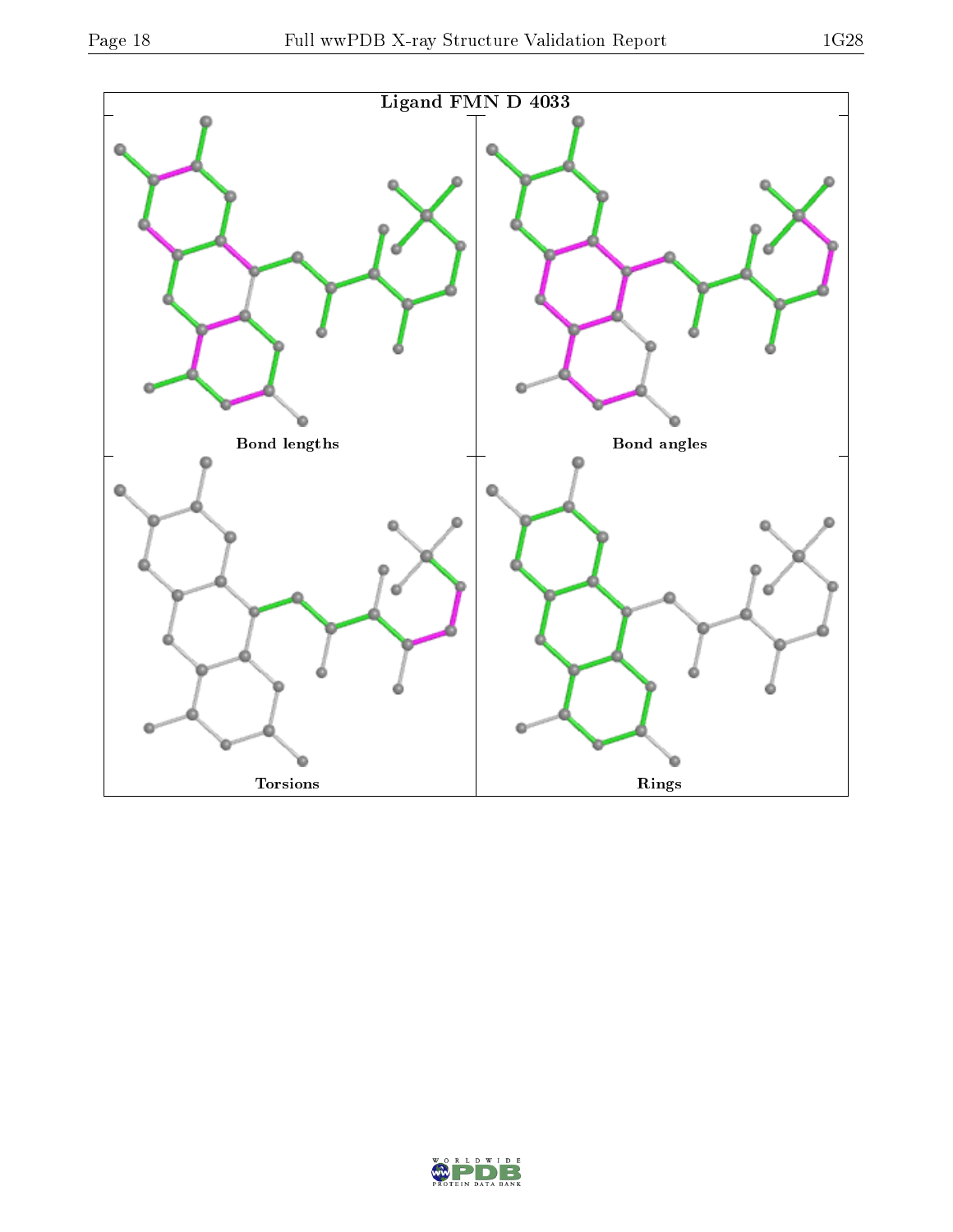

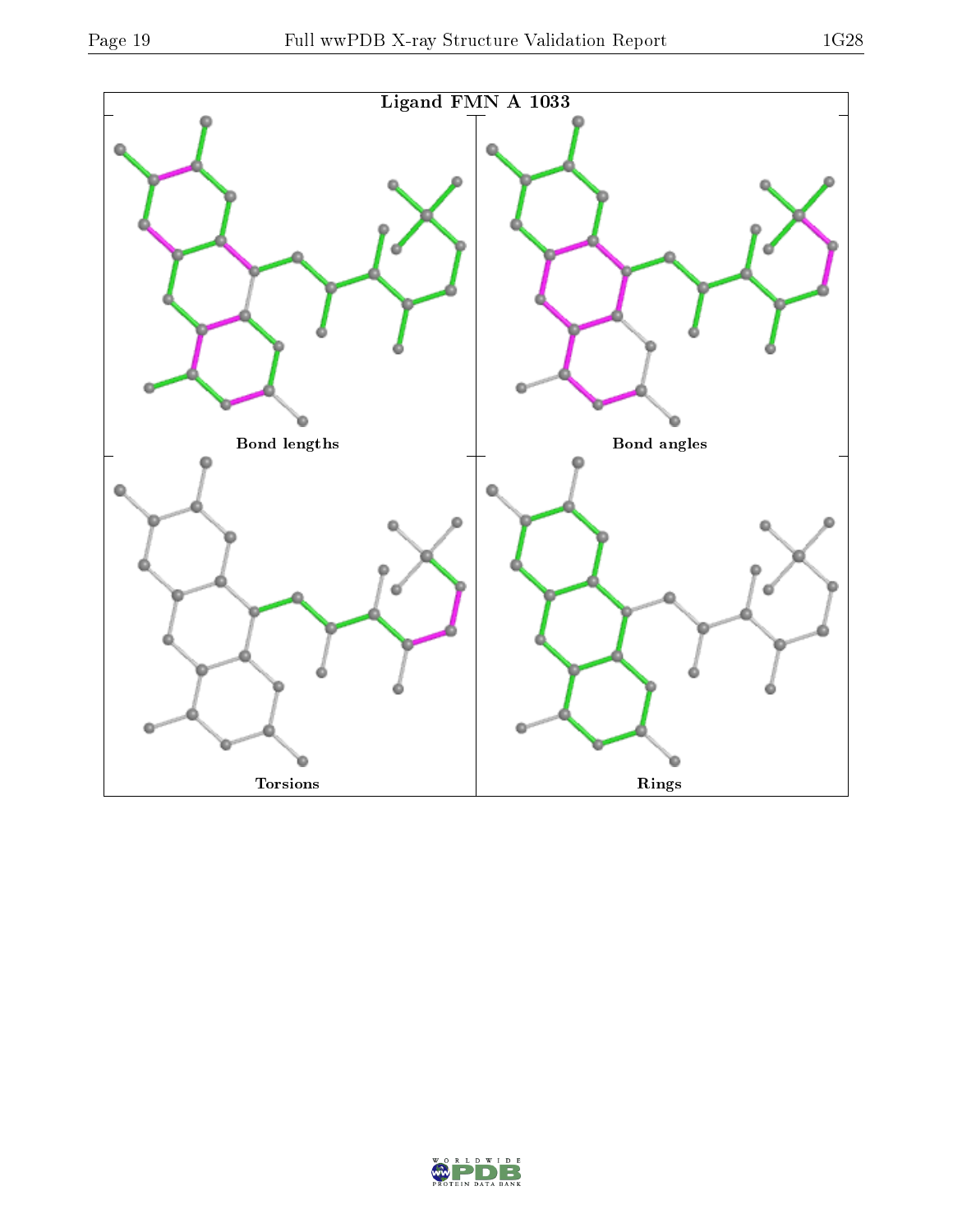

# 5.7 [O](https://www.wwpdb.org/validation/2017/XrayValidationReportHelp#nonstandard_residues_and_ligands)ther polymers (i)

There are no such residues in this entry.

# 5.8 Polymer linkage issues (i)

There are no chain breaks in this entry.